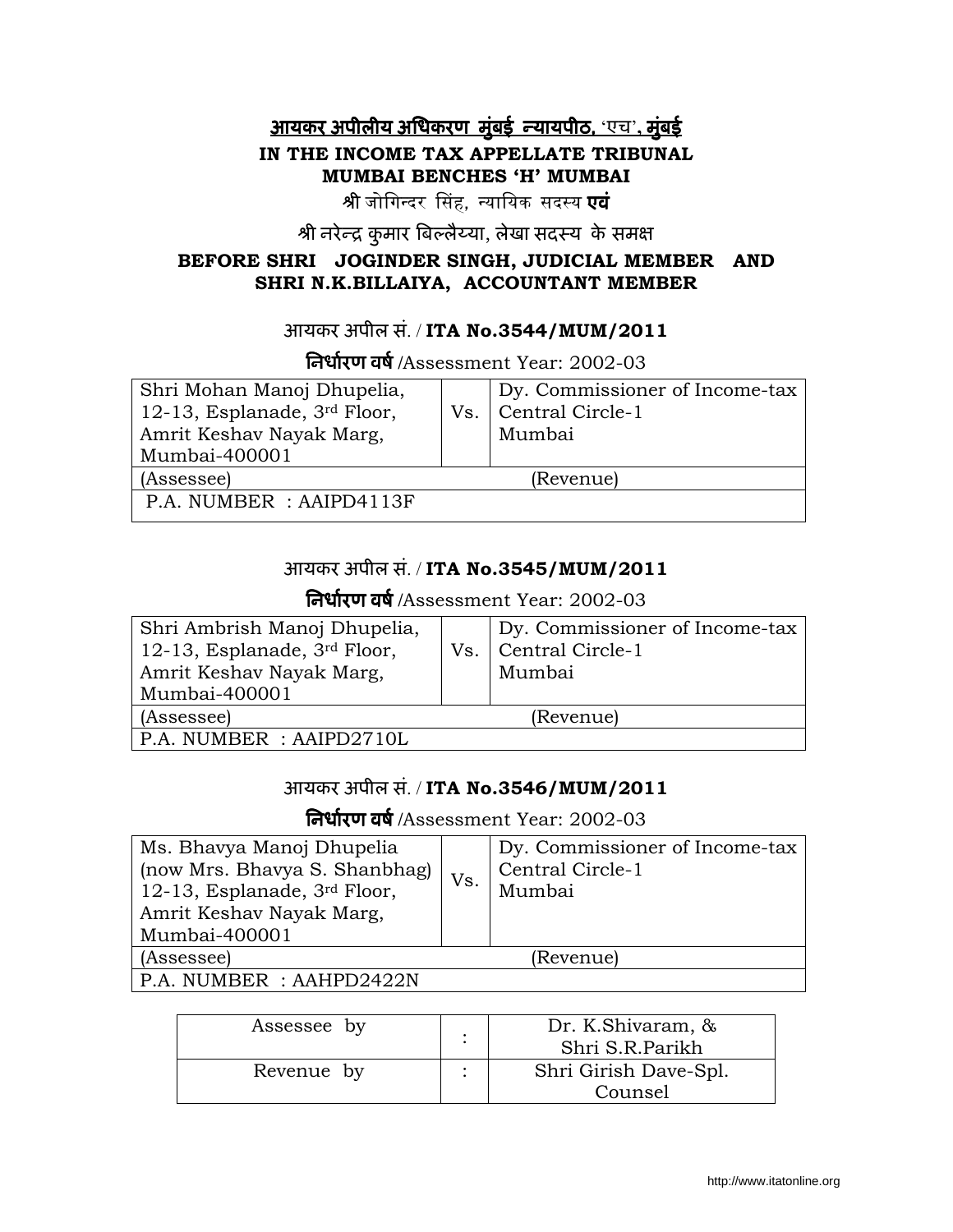| Date of hearing       | 08/10/2014 |
|-----------------------|------------|
| Date of Pronouncement | 31/10/2014 |

#### O R D E R

#### PER JOGINDER SINGH: JM

These three appeals are by different assessee, who are relatives, challenging the impugned order all dated 25/02/2011, passed by the ld. First Appellate Authority, raising identical revised grounds of appeals which are summarized as under:-

# 1. Reopening of assessment is bad in law (Original Ground no. 1 to 3)

The ld. Commissioner of Income Tax (Appeals), erred in confirming the reopening of the Assessment which was completed by the Assessing officer without following the due process of the laws hence the order of reassessment is bad in law, as the principal of the natural justice is violated, sanction was given by the Additional Commissioner without application of mind, objection of the reopening was not deal with, the purported reasons recorede3d were served beyond limitation period, hence the notice is bad etc.

2. Addition on account of alleged undisclosed income-Rs.2,34,64,398/- (original Ground no.4)

The ld. Commissioner of Income Tax (Appeals), erred in confirming the order of the Assessing Officer making an addition of Rs.2,34,64,398/- on account of alleged undisclosed income, without appreciating the fact that the alleged trust was discretionary trust as neither the amount was accrued nor credited to Appellant's name, hence addition cannot be made in the hands of the Appellant.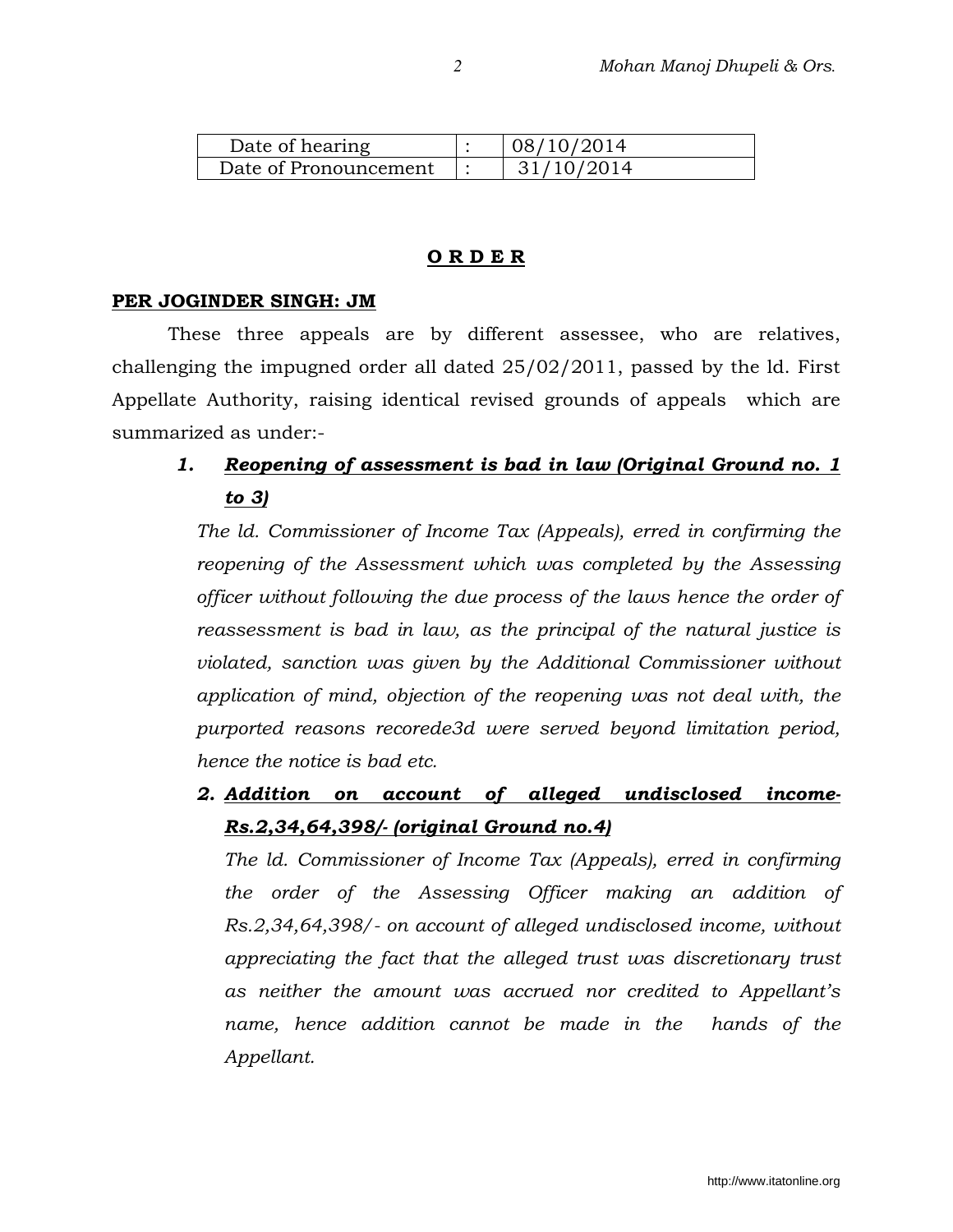3. Not adjudicating the alternative ground regarding taxability of income only (Original Ground no.4).

Without prejudice to the above, the learned CIT(A) erred on facts and in law in not adjudicating the alternative grounds regarding the taxability of income only of US \$ 13,500/- earned by the alleged trust and not the amount outstanding of US \$24,06,604.90/- as at 31st December, 2001.

#### 4. Original Ground no.5

The above grounds of appeal are without prejudice to one another and the appellant craves leave to add, alter, amend, delete or modify any of the above grounds of appeal.

2. At the time of hearing, we have heard Dr. K.Shivaram alongwith Shri S.R.Parikh ld. Counsel for the assessee and Shri Girish Dave ld. Special Counsel for the Revenue. Dr. Shivaram, through ground no.1, challenged confirmation of reopening of assessment by asserting that due process of law was not followed by the Department, therefore, the reassessment proceedings are bad in law, being, violation of principle of natural justice, without application of mind, the objections raised by the assessee for reopening were not dealt with and further the purported reasons, recorded by the Revenue, were served beyond the limitation period. It was pointed out that the assessee received the notice issued  $u/s$  148 on 30<sup>th</sup> March 2009 and the assessee requested the AO to furnish the reasons for reopening the assessment. Again vide letter dated 17th April 2009 the AO was informed that the assessee has filed the return on  $31$ <sup>st</sup> July 2002. The AO vide letter dated  $13<sup>th</sup>$  May 2009 furnished the reasons for reopening of assessment. It was contended that the assessee vide letter dt. 14th October 2009 denied the allegations and the details sought from the assessee vide letter of the AO dated 23/09/2009. Our attention was also invited to pages 22 and 24 of Paper book informing the AO that no benefit from the trust were received by the assessee. It was asserted by the ld. Counsel that the name of the assessee did not appear in the list of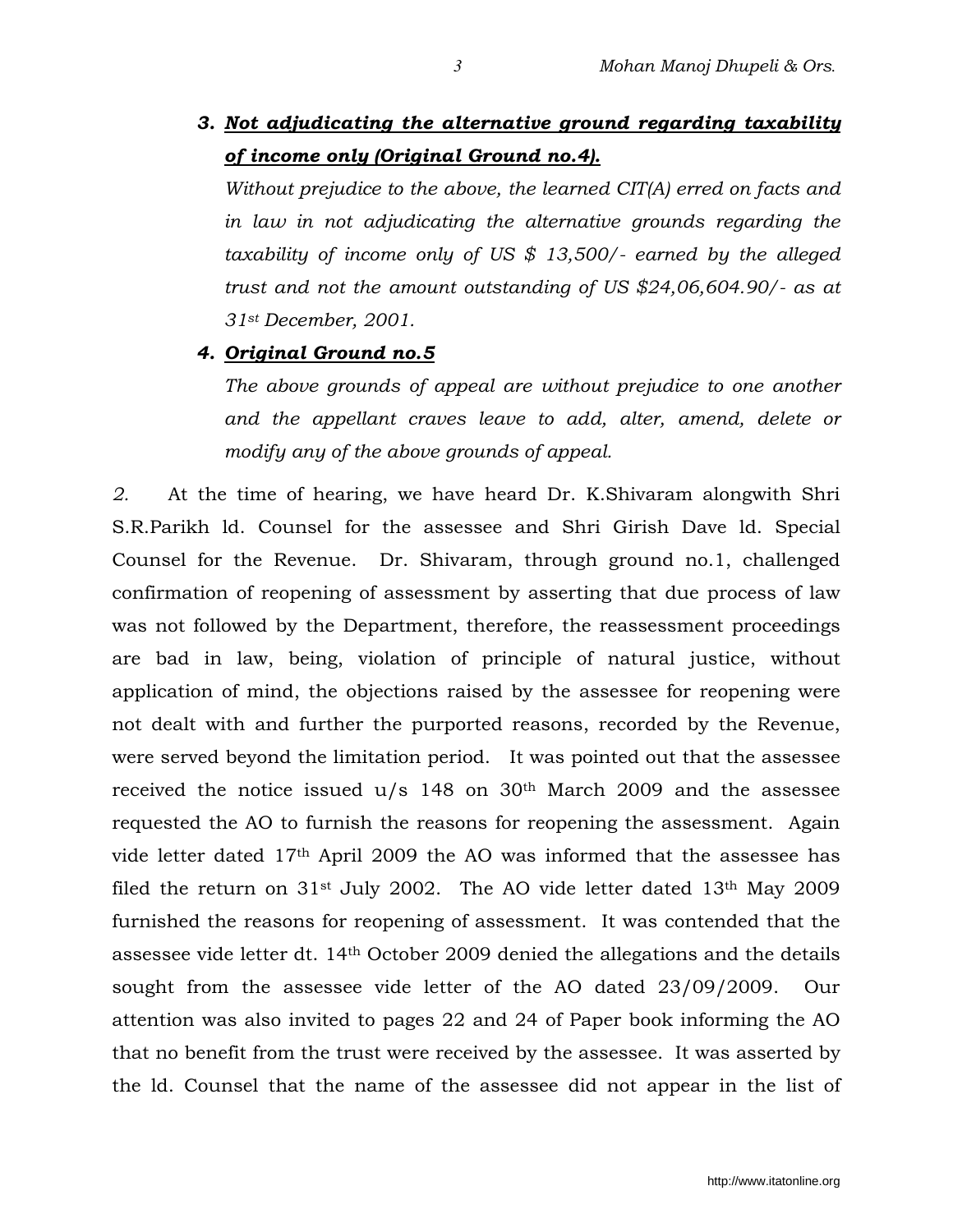beneficiary of the trust thus no amount could be taxed of the income lying in the name of the trust. The crux of the argument is that neither the name of the assessee is appearing in the list of beneficiary of the trust nor any benefit was received.

2.1. On the other hand, the ld. Special Counsel Shri Girish Dave defended the reopening of the assessment by submitting that objections can be raised only after filing of return, notice u/s 148 of the Act was issued on 26/03/2009 and the AO on 13th May 2009, provided the reasons for reopening of assessment. Our attention was invited to page 7 (Tax Haven Bank Secrecy tricks) and other pages showing the transactions. It was empathetically contended that even the English translation of the document was provided to the assessee. The ld. Special Counsel filed certain documents which will be discussed in the later part of this order. It was contended that the assessee was made aware about the names of the beneficiaries, bank account. Our attention was invited to section 106 of the Evidence Act (burden of proving fact) by contending that the department got these authenticated documents which were provided to the assessee also, therefore, reopening is valid. It was pointed out that the assessee was summoned by the Revenue authorities but she/they did not appear before the AO and even sought adjournment during remand proceedings which was granted, convenient date was fixed and even on that date the assessees did not appear. It was submitted that money was arranged by the beneficiaries to the local jurisdiction because distribution of assets was not liable for further taxation at that place (where account of the trust was opened ) but liable for taxation in India.

2.2. We have considered the rival submissions and perused the material available on record. Since identical facts/issues are involved and all the assessees are relatives, therefore, these appeals are being disposed of by this common and consolidated order. In the case of Shri Mohan Manoj Dhupelia the facts in brief are that the assessee filed return of income u/s 139(1) of the Act on 1st August 2002 showing total income of Rs.1,97,650/-.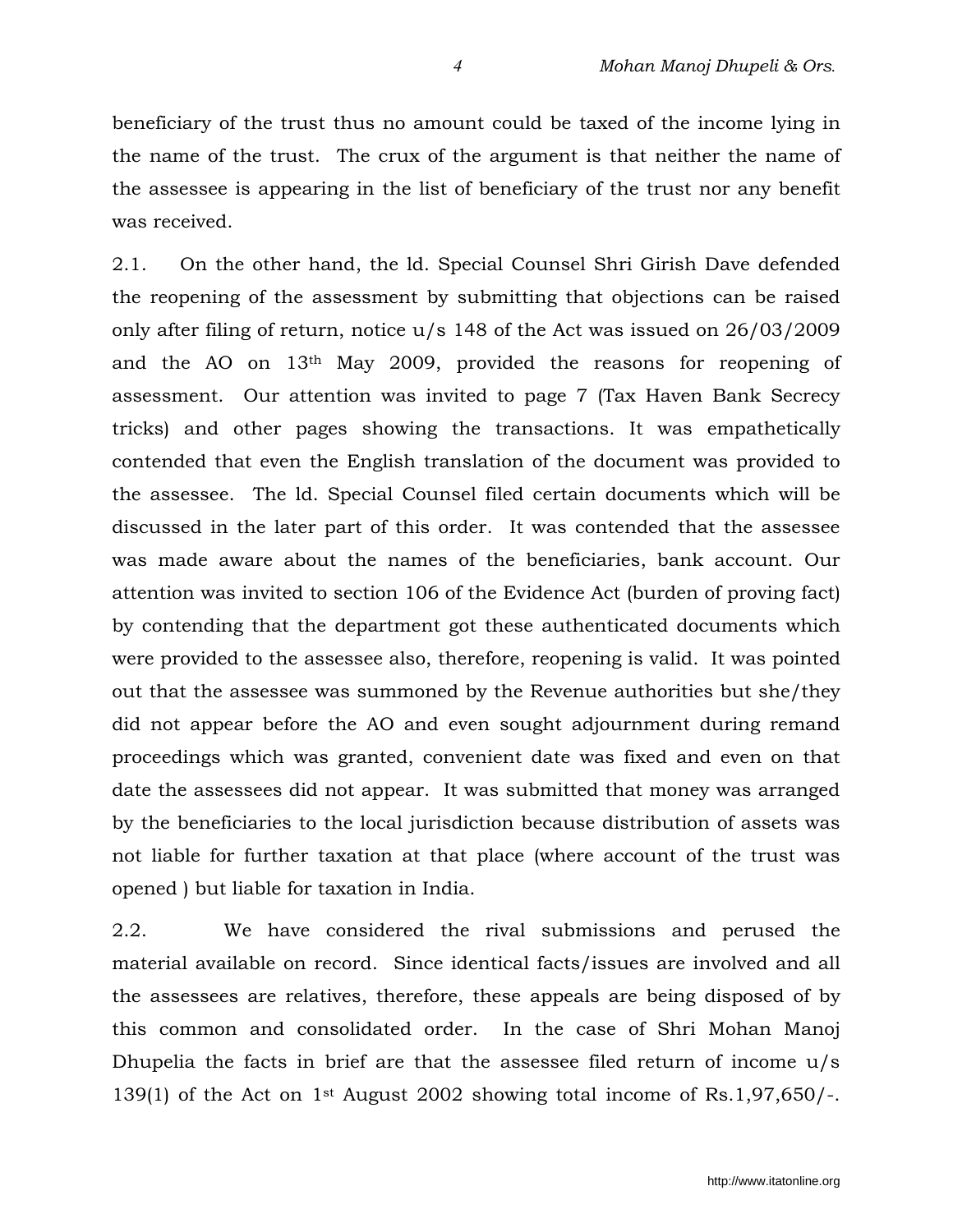Subsequently, information was received that the assessee is a beneficiary of Ambrunova Trust, having an account in Liechtenstein Bank. The said information contained summary of bank statement as on 31/12/2001 of the said trust in which there was a balance of US \$ 24,06,604.90/-. This information was not disclosed by the assessee in the original return thus notice u/s 148 of the Act was issued on 26/03/2009. The assessee requested the revenue to treat the return already filed as having being filed in response to the notice issued and served u/s 148 of the Act. The assessee was also supplied with a copy of reasons recorded for reopening of assessment including English translation of the documents. The assessee also denied of any knowledge of trust by further claiming that he/she has not received any money. The AO found that the address/nationality, country of domicile was the same as of the assessee as mentioned in India in the return. However, the assessee did not provide any document in support of his statement that he is not connected with this trust. The AO added Rs.2,34,64,398 being 25% if his share out of Rs.11,73,31,988/-(i.e. US \$ 24,06,604.90/- converted at 48.75%). We note that the assessment was reopened by the AO on the information received from LGT Bank regarding Ambrunova Trust in which the name of the assessee was appearing as a beneficiary. Before the ld. AO, it was contended by the assessee that the documents so received by the Department regarding the Trust (LGT Bank) are unauthenticated and unverified and thus reopening is incorrect. We have perused the documents. A permanent sub-committee on investigation (committee on homeland security and government affairs) was constituted by the United States Senate of which Mr. Caral Levin was the Chairman (Source: WWW.Frank-cs.org/cms/pdfs/USA/Servile/ Senate\_Tax Haven Bank\_Exhibits \_17.7.08.pdf). We have also perused the documents provided by the ld Senior special Counsel (Tax Haven Bank Secrecy Tricks). As per Article 14 of the Banking Act (Liechtenstein Secrecy laws) the members of the organ of the Bank and their employees as well as other persons, acting on behalf of such banks, shall be obliged to maintain secrecy of facts that they have been interested too or have been made available to them pursuant to their business relations with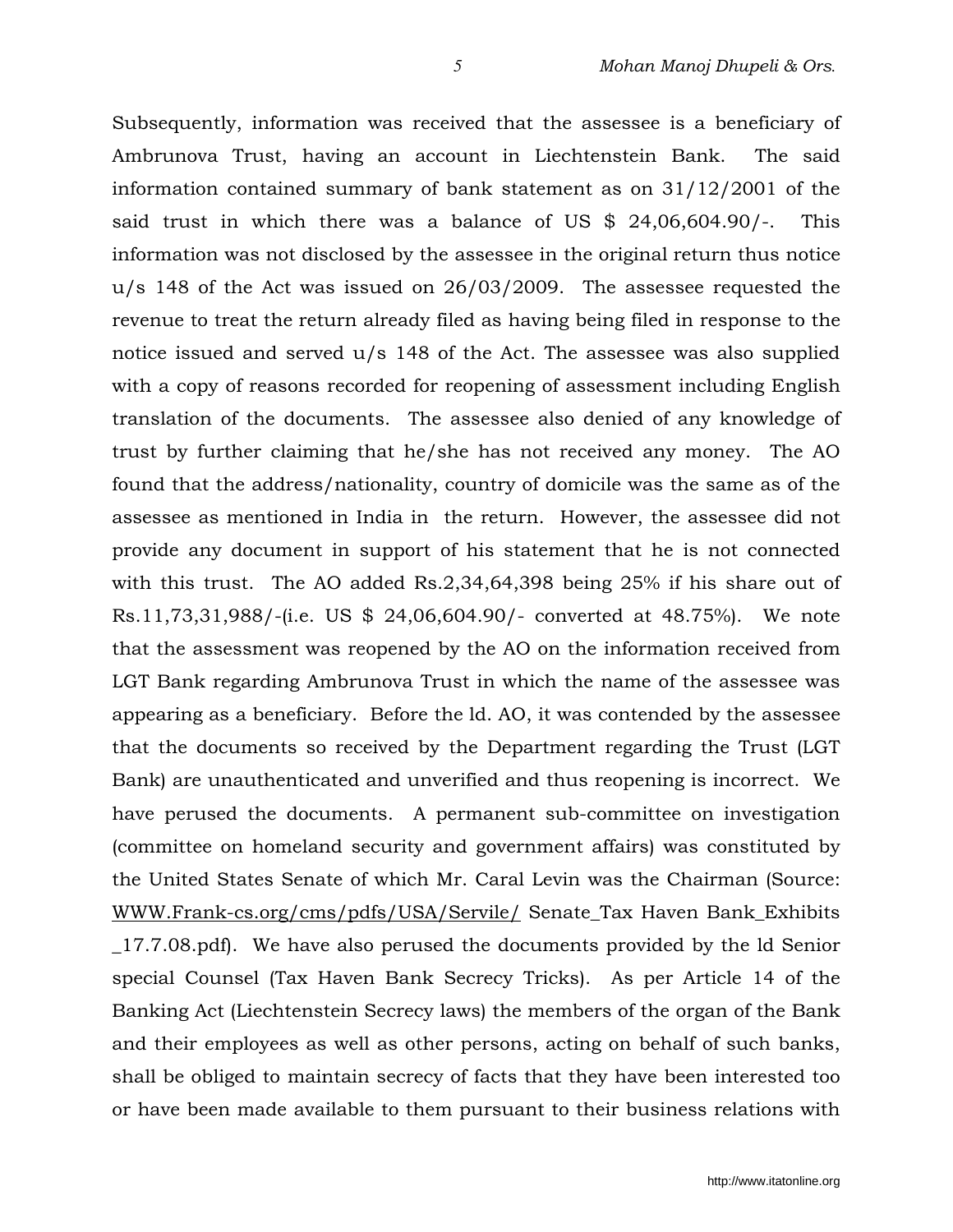clients. The obligation to maintain secrecy shall not be limited in time. These documents are available at pages from 1 to 15 of the paper book filed by the ld. Special Counsel. We are reproducing hereunder the exhibit list (Hearing) on Taxhaven Bank and US tax Compliance (July 17 and 25, 2008) for ready reference and proper conclusion.

#### United States Senate PERMANENT SUB COMMITTEE ON INVESTIGA TIONS Committee on Homeland Security and Governmental Affairs

Carl Levin, Chairman Norm Coleman, Ranking Minority Member

#### EXHIBIT LIST

## Hearing On TAX HAVEN BANKS AND U. S. TAX COMPLIANCE

July 17 and 25, 2008

- 1. **Marsh** Foundations, chart prepared by the U.S. Senate Permanent Subcommittee on Investigations.
- 2. Wu Foundation, chart prepared by the U.S. Senate Permanent Subcommittee on Investigations.
- 3. Greenfield Foundation, chart prepared by the U.S. Senate Permanent Subcommittee on Investigations.
- 4. Laity Foundation, chart prepared by the U. S. Senate Permanent Subcommittee on Investigations.
- 5. a. Statement of former LGT Treuhand employee, formerly known as Henrich Kieber.
	- b. Liechtenstein warrant for the arrest of Henrich Richer.

#### DOCUMENT RELATING TO MARSH ACCOUNTS:

- **6. Letter of** wishes, Lincol Foundation, October 15, 1985.
- 7. LGT receipt for US \$3,310,700 cash from Lincol Fondation, dated October 15, 1985.
- 8. Handwritten letter signed by Shannon N. Marsh to Mr. Alvate, to give Kerry M. Marsh permission to review all documents and receipts pertaining to Lincol Foundation and **Chateau** Foundation, dated May 23, 1992.
- **9.** Instructions signed by Shannon Neal Marsh, empowering Marsh family members to act as principals for Lineal Foundation, dated November 17, 1993.
- 10. Correspondence from James A. Marsh, Jr. to Peter Meier, LGT,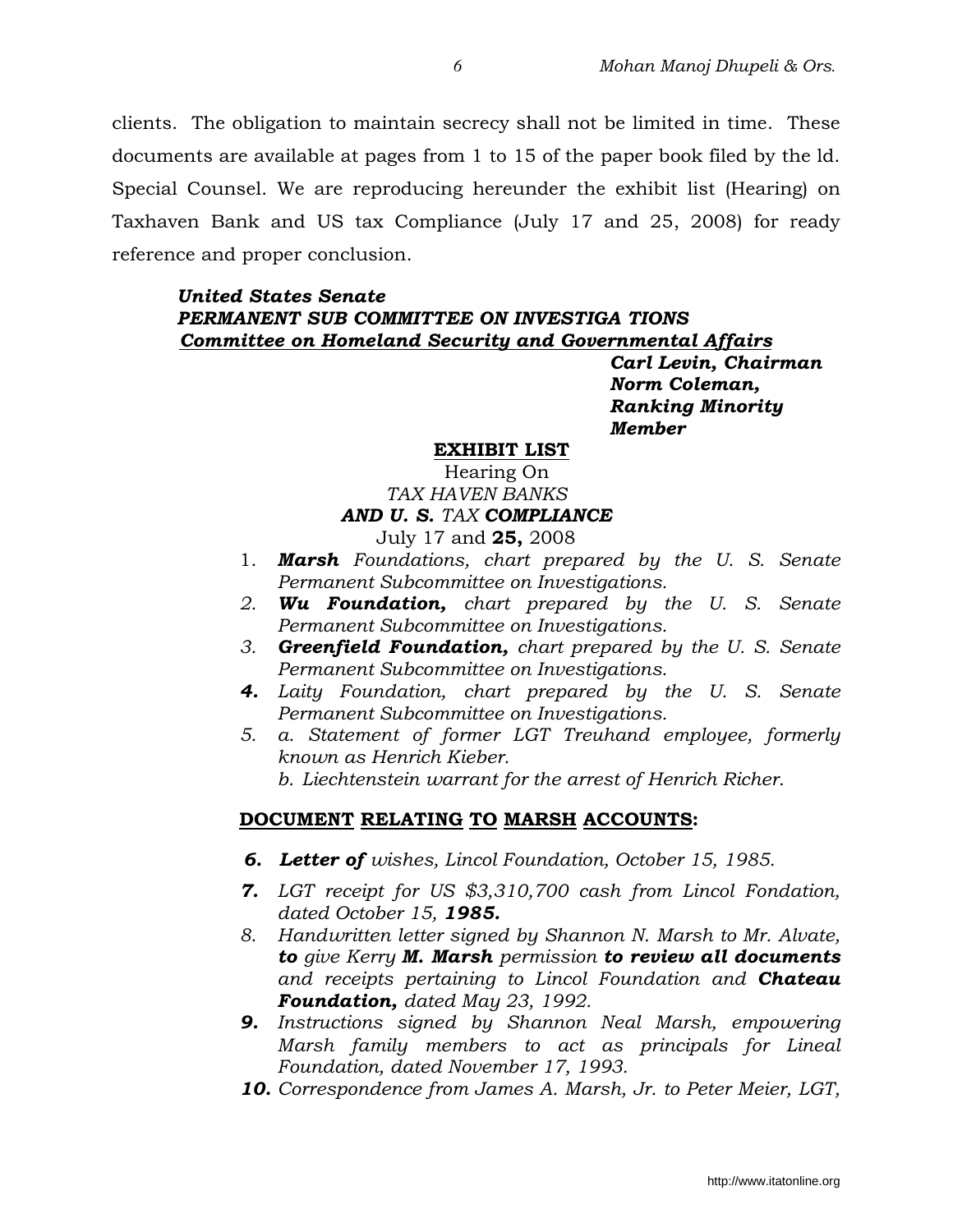dated October **4,** 1994, re: Lincol and Chateau.

- 11. Letter **of** wishes, **Lincol** Foundation and Foundation Chateau, October11, 2000
- 12. LGT Memorandum to File about Lincol and Chateau Foundations, dated February 7,2002.
- 13. Deed of Signature accepting appointment as Protector of the Chateau Foundation, signed by Kerry Michael Marsh, Shannon Neal Marsh, and James Aibright Marsh, Jr. and Deed of Appointment of Successors.
- 14. Resolution, The Foundation Board of Foundation CHATEAU, indicating the inventory of assets and liabilities at  $31$ . December 2000 showing a total of USD 10'015'623,50, dated September 12, 2001
- 15. Letter from James A. Marsh to LGT, dated November 10, 2004, granting LGT all administrational and management activities for Foundation Chateau.
- 16. Correspondence from Shannon Neal Marsh to Members of the Foundation Council of Chateau Foundation, dated November 4, 2004, re: appointment of members of the Foundation Council of Chateau Foundation.
- 17. Excerpt from 2006 Income Tax Returns, Estate of James A. Marsh.
- 18. Three letters from Baker & McKenzie LLP (Marsh Family attorney) to the Internal Revenue Service, dated May 12,2008, forwarding amended returns for foreign income and foreign bank and financial accounts for calendar years 2002-2006.

# DOCUMENTS RELATING TO WU ACCOUNTS:

- 19. WT report on JCMA Foundation, dated June 27, 2002.
- 20. Declaration of Trust between Cobyrne Limited and JCMA Foundation, dated October 1,1996.
- 21. New York City property records, recording sale of Forest Hills, NY home of William S. Wu to TM Lung Worldwide, Ltd, dated January 21, 1997.
- 22. LGT Memorandum by Kim Choy regarding JCMA Foundation, dated June 26, 2002.
- 23. Documents regarding withdrawal of\$1 00,000 by JCMA Foundation/william Wu from LGT through HSBC Hong Kong and Shanghai Banking Corp. Hong Kong, June 2002.
- 24. Excerpt from Resolution, The Foundation Board of JCMA Foundation, indicating statement of assets asper3l December2001 in the total amount of USD 4.283,4 73 .49. dated February 7, 2002.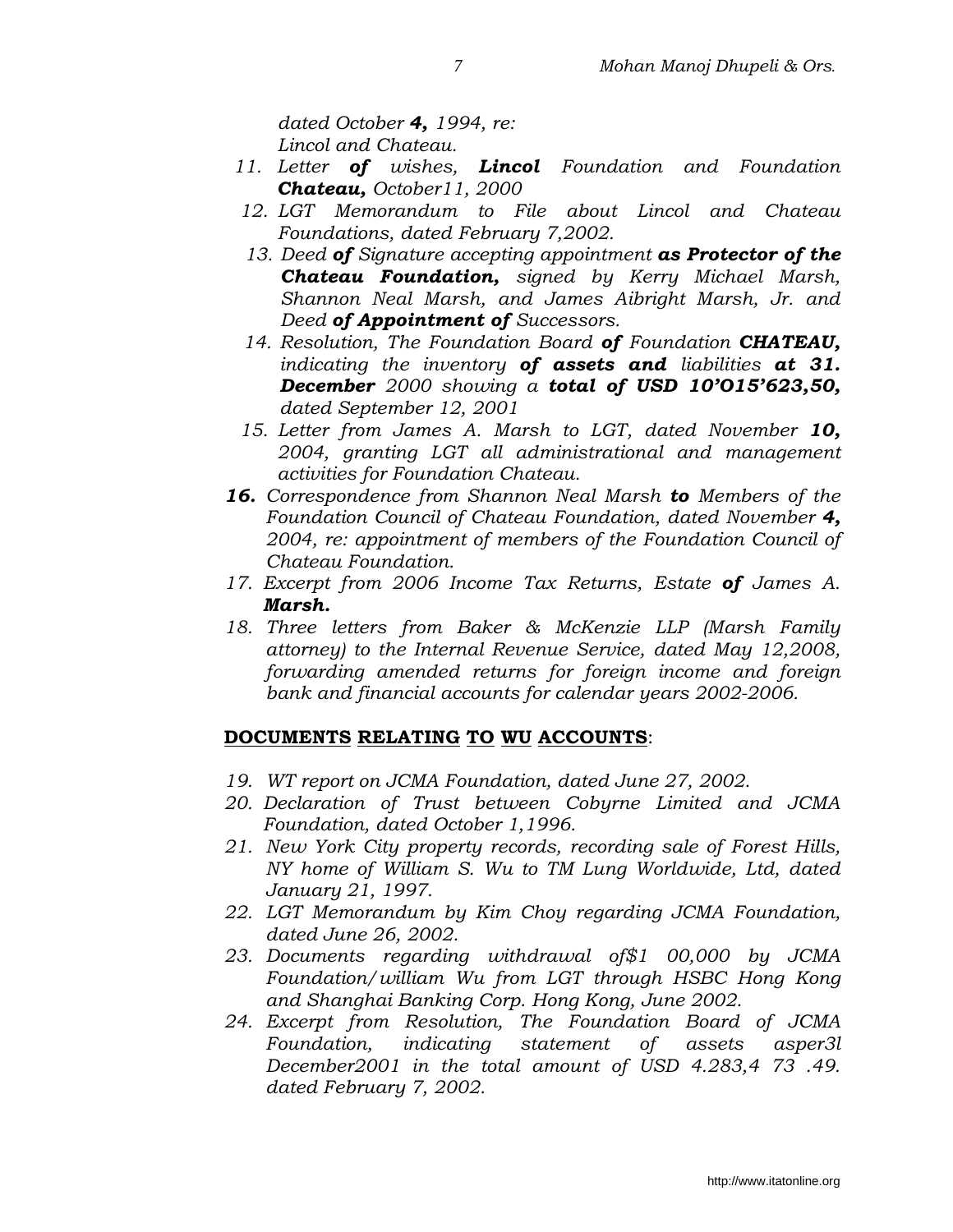- 25. Excerpt from Resolution, The Foundation Board of JCMA Foundation, indicating inventory of assets and liabilities at 31 December 2003 showing a total of USD 2.1 7Z145.9 7, dated March 10, 2004.
- 26. Excerpt from Resolution of the Foundation Board of JCMA Foundation, showing assets as per 31 December2004 amount to USD 1,202,636.25, dated February 13, 2006.
- 27. Excerpt from Resolution of the Foundation Board of JCMA Foundation, showing assets as per 31 December2005 amount to USD 1,188,957.64, dated March 30, 2006.
- 28. Excerpt from Resolution of the Foundation Board of JCMA Foundation, showing assets as per 31 December2006 amount to USD 422,249.10, dated April 18,2007.
- 29. WI report on Veline Foundation after a March 27, 2000, client visit.
- 30. Statement of asset as per 31.12.2000, Veline Foundation, dated February 5, 2001.
- 31. Bearer Share Certificate, Manta Company Limited, dated September 3,1997.
- 32. Handwritten organizational chart showing Veline Foundation ownership of corporations and property, undated

#### DOCUMENTS RELATED TO LOWY ACCOUNTS:

- 33. LGT Memorandum for the Record, dated November26, 1996, memorializing a November21, 1996, Meeting in Sydney regarding Westflelds, Adelphi, Crofton between LGT and Frank Lowy, David Lowy, David Gronski and Joshua Gelbard.
- 34. LGT Memorandum for the Record, dated November 27, 1996, regarding New Establishment Westfield/Lowy.
- 35. LGI Note for File, dated December 17, 1996, regarding telephone conversation with Frank Lowy and Joshua Gelbard regarding Westfields, Adelphi, Crofton.
- 36. LGT Memorandum for the Record, dated January 23, 1997, regarding January 20, 1997 meeting in Los Angeles between LGT and Frank Lowy, David Lowy, and Peer Lowy regarding Westfield/Lowy Family.
- 37. LGT Memorandum for the Record, dated March 4, 1997, regarding March 3, 1997, phone call with Peter Widmer regarding March 12, 1997 meeting in London with F.L. and J. Gelbert, the definitive structure as well as the asset transfer is to be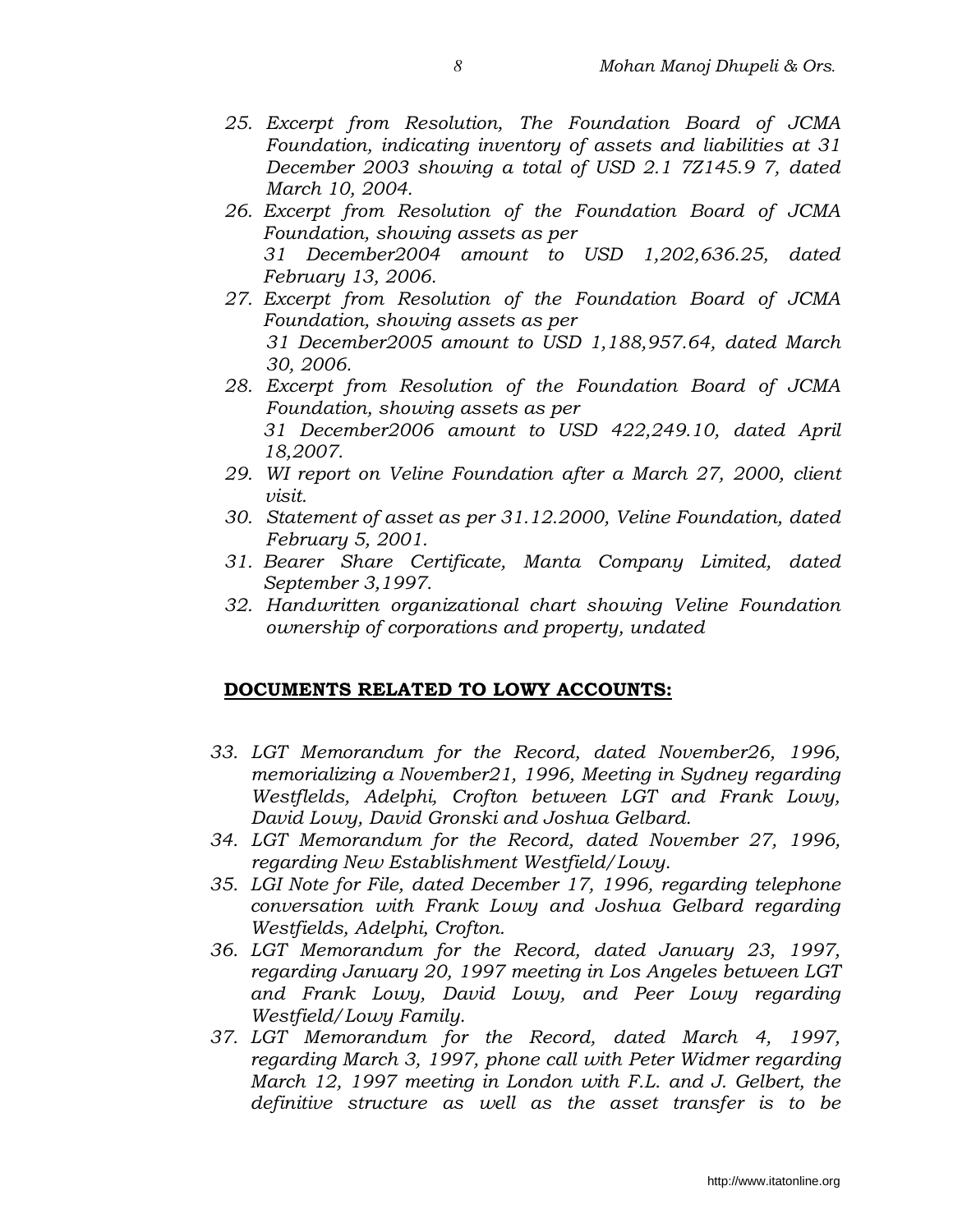discussed.

- 38. Correspondence from J.H. Gelbard to WI, dated March 12, 1997, regarding formation of a Foundation by the name of Luperla Foundation.
- 39. WI Memorandum for the file, dated March 13, 1997, regarding March 12,1997, meeting in London between LGT and Frank Lowy and Josua Gelbard.
- 40. LGT Memorandum for the Record, dated March 16, 1997, regarding March 12, 1997 meeting in London with F.L. regarding Luperla Foundation,
- 41. Regulations, Luperla Foundation, Vaduz, dated April 30, 1997.
- 42. LGT Memorandum for the Record, dated May 2, 1997, regarding April 30, 1997, meeting in the Hotel Savoy, Zurich between LGT and Frank Lowy and J.H. Gelbard.
- 43. LGT Memorandum for the File, dated May14, 1997, regarding Luperla Foundation, Valuz.
- 44. LGT Memorandum for the File, dated October 23,1997, regarding Luperla Foundation/Swell Service Ltd. B.V.I.
- 45. LGT Memorandum for the file, dated January 29, 1998, regarding January 28,1998, meeting in Bendern with Peter Widmer regarding Luperla Foundation, Vaduz ("Luperla").
- 46. Memorandum for the File, dated June 26, 2001, regarding Luperla Foundation.
- 47. Memorandum for the File, dated July 16, 2001, regarding Luperla Foundation, Valuz.
- 48. Memorandum for the File, dated December 17, 2001, regarding Luperla Foundation, Valuz.
- 49. Memorandum for the File, dated December 18, 2001, regarding Luperla Foundation, Valuz.
- 50. Memorandum for the File, dated December 20,2001, regarding Luperla Foundation, Valuz.
- 51. Documents regarding Beverly Park Corporation.
- 52. IRS Information Document Requests (IDR) regarding Beverly Park Corporation.
- 53. State of Delaware, Division of Corporations, Entity Details for Beverly Park Corp., listing Incorporation Dates of December 17, 1991, and January 3, 1997.

#### DOCUMENTS RELATING TO GREENFIELD ACCOUNTS:

- 54. LGT Memorandum for the Record, dated March 27, 2001, memorializing a March 23, 2001 meeting regarding Maverick Foundation between LGT and Harvey and Steven David Greenfield.
- 55. WI Summary of Maverick Foundation as of December 31, 2001, dated January 1, 2002.,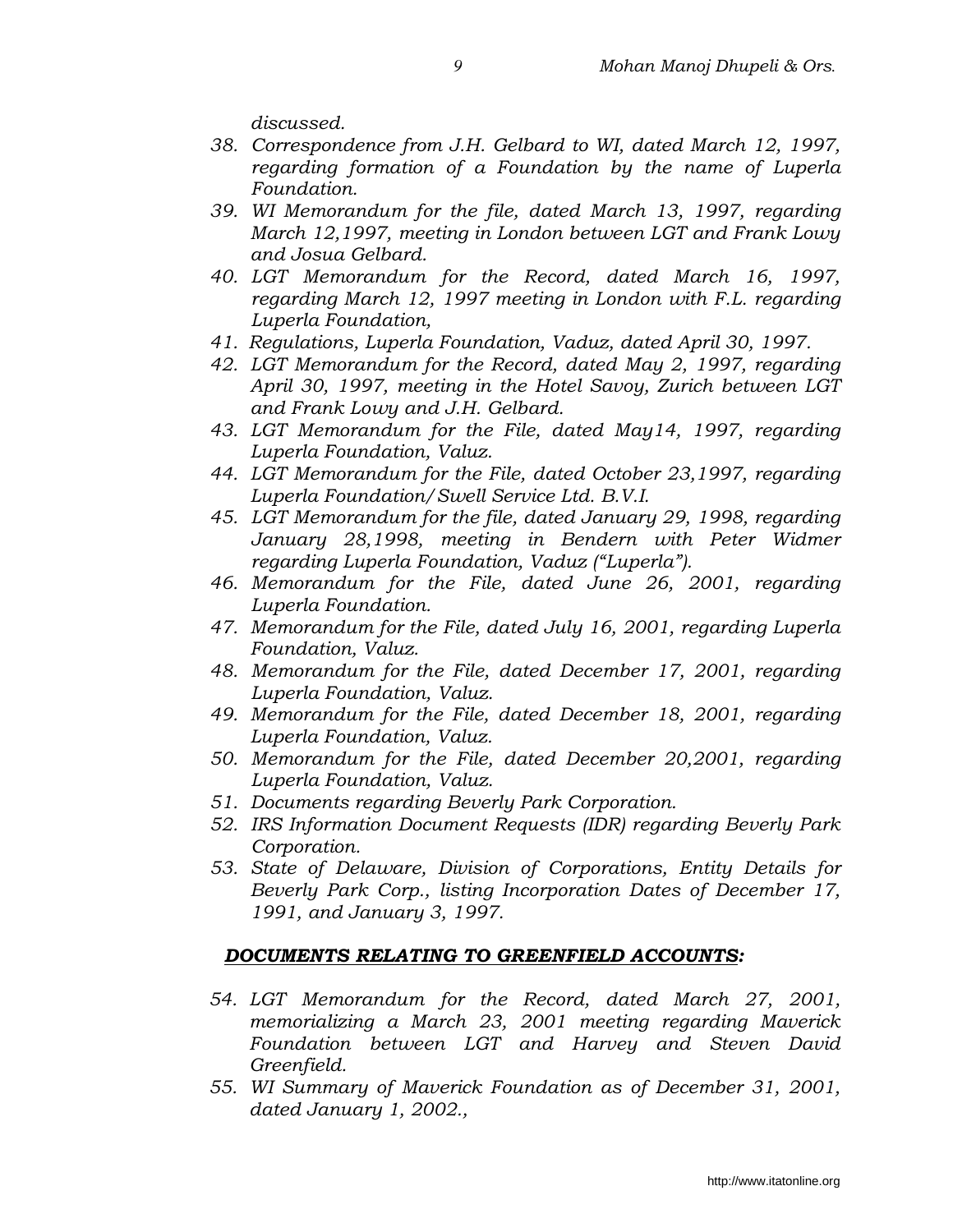- 56. LGT report on Maverick Foundation, undated.
- 57. LGT report on TSF Company Limited, undated.
- 58. LGT report on Chiu Fu (Far East) Limited, undated.
- 59. LGT Background Information/Profile for Maverick Foundation, dated October 12,2001.
- 60. LGT Background Information/Profile for TSF Company Ltd., BVI, dated December 20, 2001.

## DOCUMENTS RELATING TO GONZALEZ ACCOUNTS:

- 61. Foundation Tragique flow chart, undated.
- 62. LGT report for Tragunda Foundation, dated December 3,2001.
- 63. LGT Background Information/Profile for Auto and Moteren [Motors] Corp. dated October 3, 2001.
- 64. LGT report on Asmeral Investment Anstalt.
- 65. LGT Memorandum for the File, dated September 11,2001, regarding Foundation Tragique.
- 66. Stiftung flow chart, undated.
- 67. LGT Background Information/Profile for Foundation Tragique, Vaduz, dated December 18, 2001.
- 68. LGT Background Information/Profile for FIWA AG, Vaduz, dated December 10, 2001.

DOCUMENTS RELATING TO CHONG ACCOUNTS:

- 69. LGT Background Information/Profile on Yue Shing Tong Foundation.
- 70. Documents related to Apex.
- 71. Communication between Chong and Chalet [Silvan Golanti at LGT], February - March 2008, regarding disclosure of LGT accounts.

## DOCUMENTS RELATING TO MISKIN ACCOUNTS:

- 72. Declarations of Michael Miskin, dated 2003.
- 73. Declarations and court pledings of Stephanie Miskin, dated 2003.
- 74. LGT Memorandum for the Record, dated, June 30,1 998~ regarding New Establishment Michel Misken.
- 75. Michael Misken Letter of Wishes with respect to the assets of Micronesia Foundation, dated July 28, 2000.
- 76. LGT report on Micronesia Foundation.
- 77. LGT/Michael Misken receipt for wire transfer of GBP 3,650,314.00, dated October 21,1998.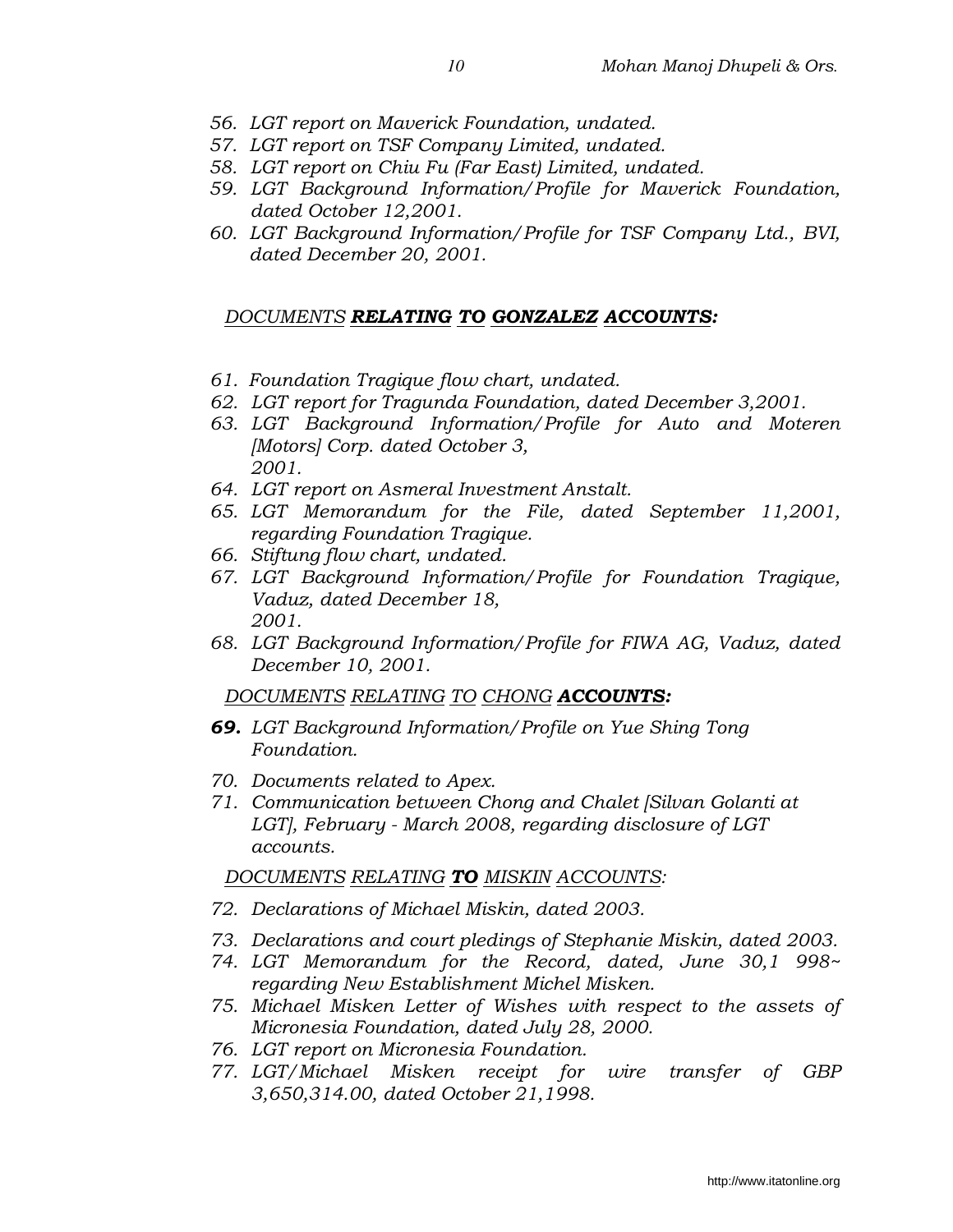78. Fax from Thoams Lungkofler/LGT to Michael Misken, dated February 27,2002, regarding tax situation in the US-area.

#### ADDITIONAL DOCUMENTS RELATING TO LGT:

- 79. Documents related to Sera Financial Corporation.
- 80. Documents related to Jaffra Development Inc.
- 81. Documents related to Sewell.
- 82. Excerpt from presentation related to LGT and the Qualified Intermediary (QI) Program.
- 83. Documents related to LRAB Foundation.

#### DOCUMENTS RELATED TO UBS:

- 84. Wealth Management and Business Banking, Client Advisor's Guidelines For Implementation and Management Of Discretionary Asset Management Relationship With U.S. Clients (2002).
- 85. Cross-Border Ban king Activities into the United States (version November2004)
- 86. Restrictions on Cross-Border Banking and Financial Services Activities. Country Paper USA (Effective Date June 1, 2007), prepared by UBS.
- 87. Excerpt of Key Clients in NAM, Business Case 2003-2005.
- 88. Correspondence of UBS to Clients dated November 4,2002, We are writing to reassure you that your fear is unjustified and wish to outline only some of the reason why the protect ion of client data cannot possibly be compromised .... UBS's entire compliance with its QI obligations does not create the risk that his/her identity be shared with U.S. authorities.
- 89. Martin Liechti (Head of UBS Wealth Management Americas) email, January2007, regarding net new money goal and Year of the Pig.
- 90. Referral Campaign BU Americas, June 2002 (Swiss watch await!).
- 91. Overview Figures North America, prepared by UBS.
- 92. Case Studies Cross-Border Workshop NAM.
- 93. UBS Memorandum, dated November 15, 2007, re: Changes in business model for U.S. private clients.
- 94. Talking Points for Informing U.S. Private Clients With Securities Holdings About The Realignment Of Our Business Model Plus Q&.A.

#### DOCUMENTS RELATED TO OLENICOFF:

- 95. Statement of Facts, United States of America vs. Bradley Birkenfelc4 dated 2008.
- 96. Plea Agreement For Defendant Igor hi Olenicoff, dated 2007.
- 97. Emails between Birkenfeld/Olenicoff, dated July2001, re: Meeting in California.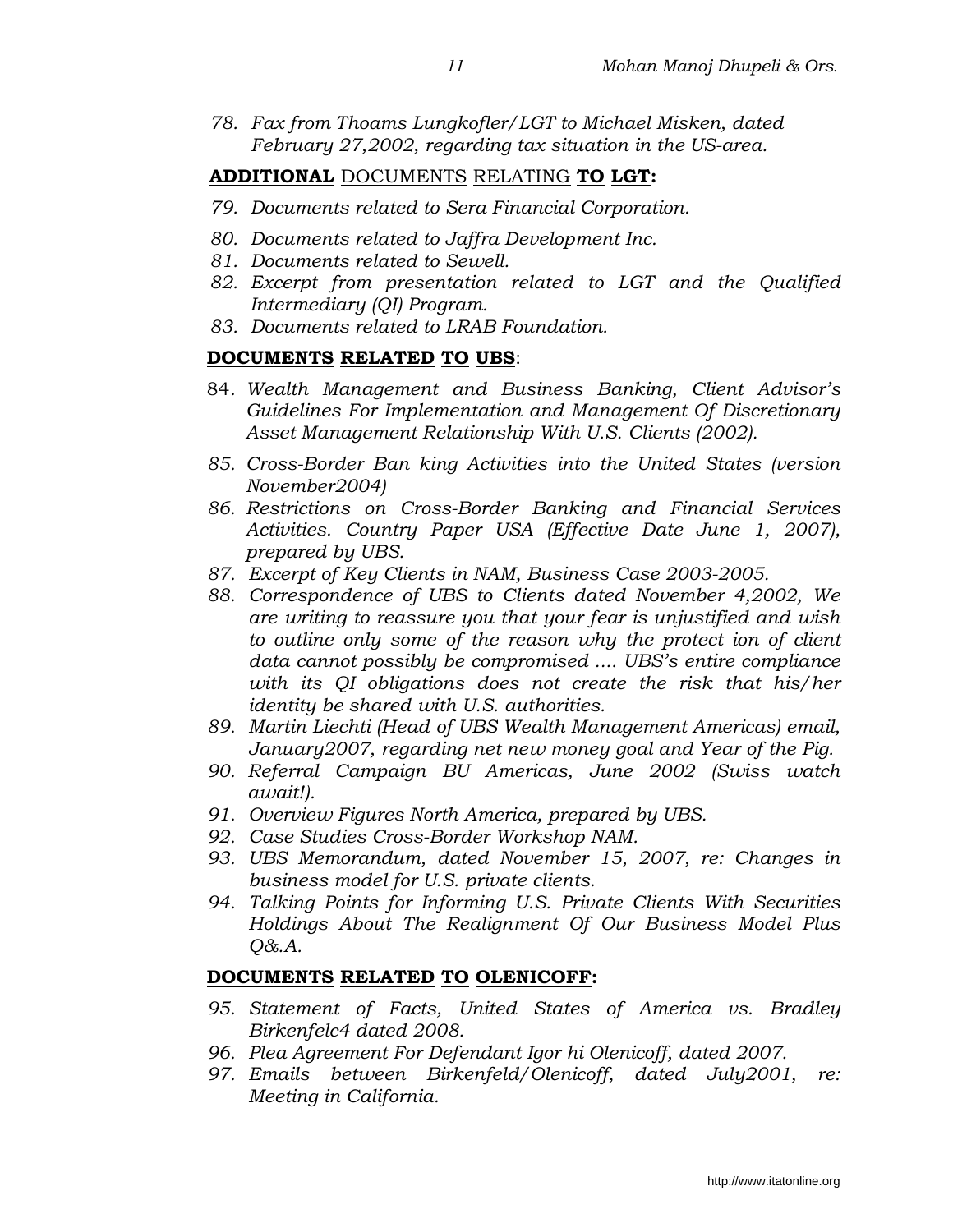- 98. Correspondence of Igor Olenicoff, dated October2001, re: Guardian Guarantee Co. Ltd.
- 99. Email between Staggl/Olenicoff, dated January2002, re: Structure.
- 100. UBS documents related to opening of account for Guardian Guarantee Company, Ltd.
- 101. Emails related to Liechtenstein trust and a Danish Corporation.
- 102. Fax from Olenicoff to Birkenfeld, dated December 2001, re: Structure.
- 103. Emails dated April 2002, re: transferring U.S. securities to a Liechtenstein account.

### OTHER DOCUMENTS:

- 104. Tax Haven Bank Secrecy Tricks, chart prepared by the U. S. Senate Permanent Subcommittee on Investigations.
- 105. Liechtenstein Secrecy Laws, chart prepared by the U. S. Senate Permanent Sub-committee on Investigations.
- 106. Letter from Baker & McKenzie LLP (Marsh Family attorney) to the Permanent Subcommittee on Investigations, dated July 15,2 008, with clarification.
- 107. Statement for the Record of the Australian Taxation Office.
- ADDITIONAL DOCUMENTS RELATED TO LOWY ACCOUNTS:
- 108. LGT report on Luperla Foundation.
- 109. LGT Background Information/Profile for Luperla Foundation, dated December 7, 2002.
- 110. LGT Statement of Account for Luperla Foundation, dated December 29, 2001.
- 111. LGT Memorandum for the Record, dated April 10, 2002, regarding retroactive dissolution of Luperla Foundation.
- 112. Letter to Peter Lowy from Leon C. Janks, dated December 13, 2001, enclosing four original documents related to Beverly Park Corporation.
- 113. a. Contract For The Purchase And Sale of Real Estate, sale by West Park Avenue Corporation to Beverly Park Corporation, March 1997.
	- b. Beverly Park Corporation Guest Log, Beverly Hills House and New York Condo, July 1999-May 2000.
- 114. Hidden Money Trail, chart prepared by the U. S. Senate Permanent Subcommittee on Investigations.

## Tax Haven Bank Secrecy Tricks

- Code Names for Clients
- Pay Phones, not Business Phones
- . Foreign Area Codes
- Undeclared Accounts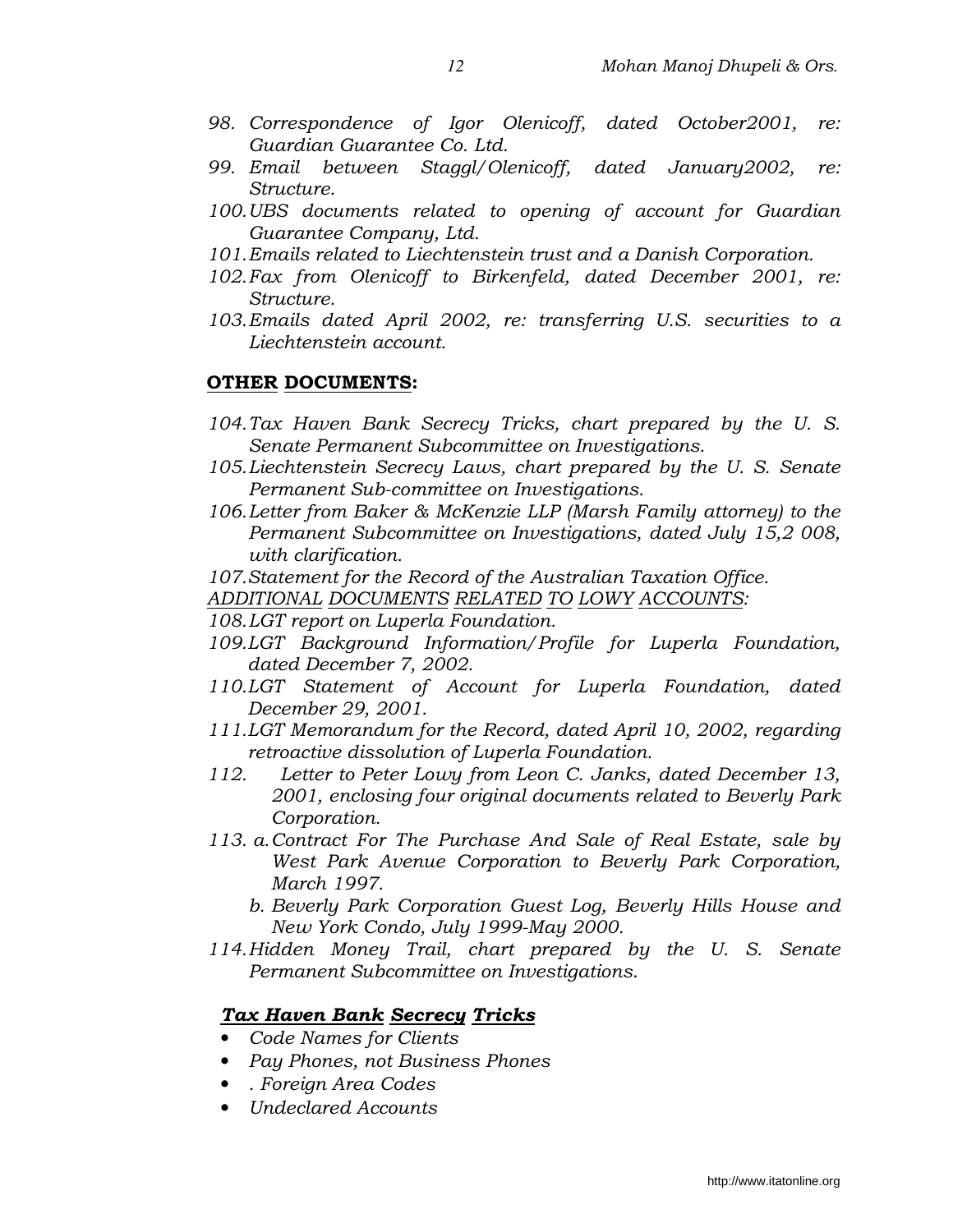- Encrypted Computers
- Transfer Companies to Cover Tracks
- Foreign Shell Companies
- Fake Charitable Trusts
- Straw Man Settlors
- Captive Trustees
- Anonymous Wire Transfers
- Disguised Business Trips
- Counter-Surveillance Training
- Foreign Credit Cards
- Hold Mail
- Shred Files

### Liechtenstein Secrecy Laws

Article 14 of the Banking Act: "The members of the organs of banks and their employees as well as other persons acting on behalf of such banks shall be obliged to maintain the secrecy of facts that they have been entrusted to or have been made available to them pursuant to their business relationships with clients. The obligation to maintain secrecy shall not be limited in time."

Article 11 of the Trustee Act "Trustees are obliged to secrecy on the matters entrusted to them and on the facts which they have learned in the course of their professional capacity and whose confidentiality Is in the best interest of their client. They shall have the right to such secrecy subject to the applicable rules of procedure in court proceedings and other proceedings before Government authorities."

Article 10- Data Confidentiality: 'Whoever processes data or has data processed must keep data from applications entrusted to him or made accessible to him based on his professional activities secret, notwithstanding other legal confidentiality obligations, unless lawful grounds exist for the transmission of the data entrusted or made accessible to him,

Processing of Personal Data -  $\S$  1173., Art. The AB~ (General CMI Code): "The employer may not process data relating to the employee unless such data concern his or her qualification for the employment or are indispensable for the performance of the employment contract. In addition, the provisions of the Data Protection Act shall apply."

http://www.itatonline.org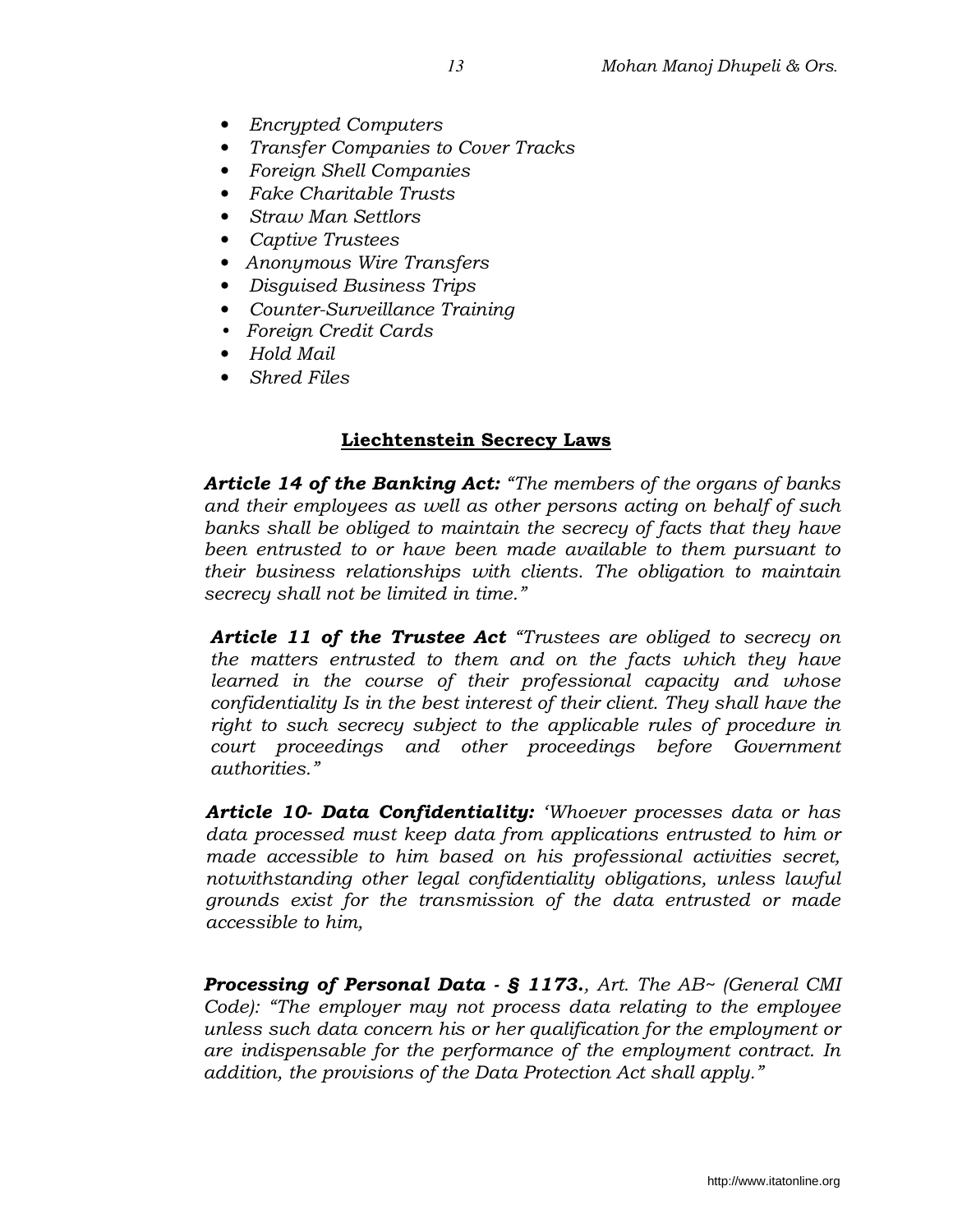Article 8-Transhorder Data Flows: "No personal data may be transferred abroad If the personal privacy of the persons affected could be seriously endangered, in particular where there is a failure to provide protection equivalent to that provided under Liechtenstein law. This shall not apply to states which are party to the EM Agreement.; whoever wishes to transmit data abroad must notify the Data Protection Commissioner beforehand in cases where: a) there Is no legal obligation-to disclose the data and b) the persons affected have no knowledge of the transmission."

**Prohibited Acts of a Foreign State**  $-Art$ . 2 of the Liechtenstein State Security Law: "prohibited Acts for a Foreign State: Whoever, without being authorized, performs acts for a foreign state on Liechtenstein territory that are reserved to an authority or -an official, whoever aids and abets such acts, shall be punished by the Liechtenstein court (Landgericht) with imprisonment up to three years."

**Prohibited Acts for a Foreign State**  $-A$ rt. 271 of the Swiss Penal Code: "Whoever, without being authorized, performs acts for a foreign state on Swiss territory that are reserved to an authority or an official, whoever performs such acts for a foreign party or another foreign organization, whoever aids and abets such acts, shall be punished with Imprisonment up to three years or a fine, in serious cases with imprisonment of no less than one year."

Economic Intelligence Service (Art. 273 SPC): 'Whoever seeks out a manufacturing or business secret in order to make it accessible to a foreign official agency, a foreign organization, a private enterprise, or their agents, whoever makes a manufacturing or business secret accessible to a foreign official agency, a foreign organization, a private enterprise, or their agents, shall be punished with imprisonment upto three years or a fine, in serious cases with imprisonment of no less than one year. Imprisonment and fine can be combined."

### 6. The scope and impact of the LGT tax Investigation and any lessons learned

#### Tax Office Strategy

The ATO is investigating the use of Liechtenstein entities and bank accounts in collaboration with other revenue agencies. In Australia, we are conducting 20 tax audits which are likely to raise tax liabilities In excess of \$100 million. Anecdotal information suggests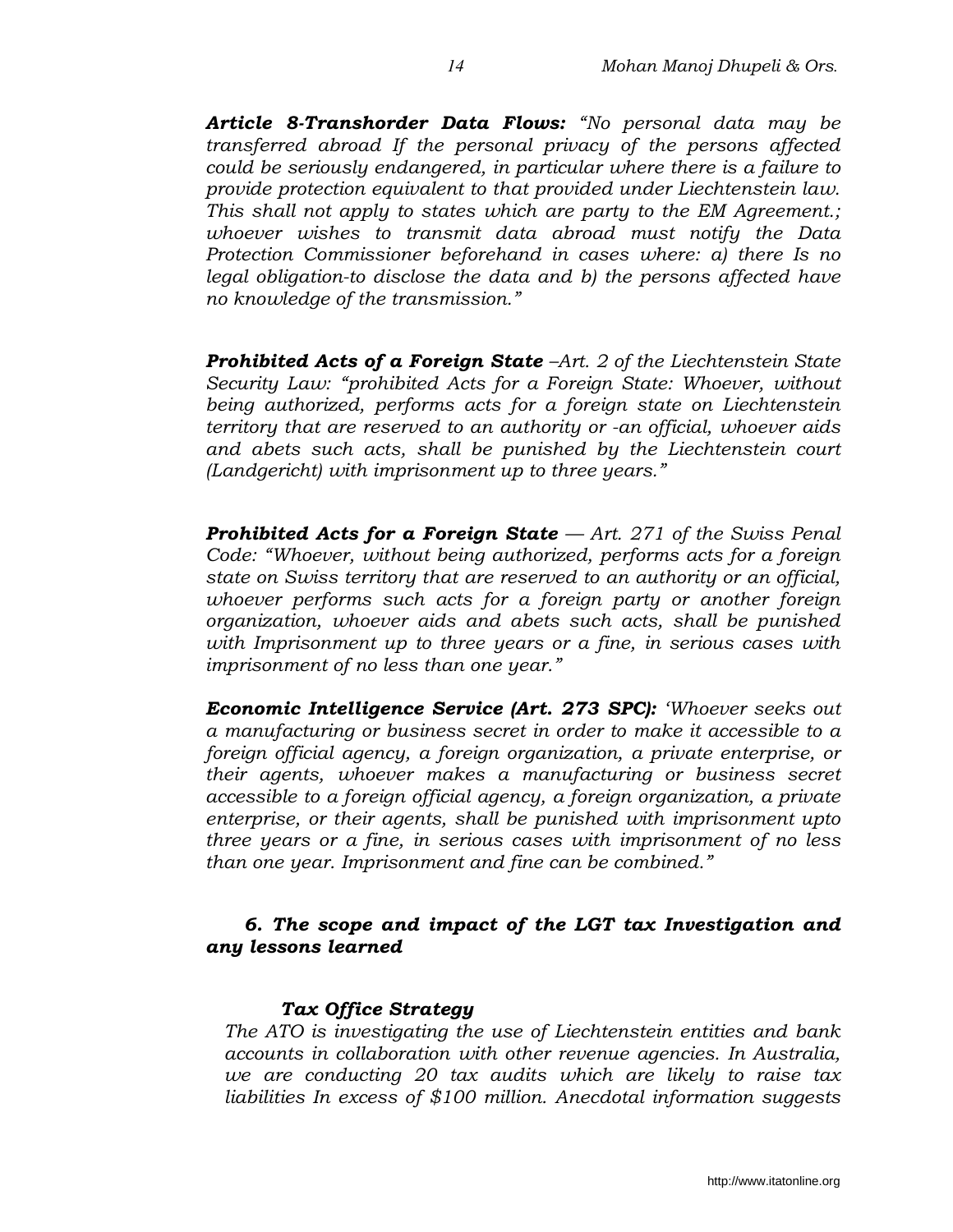that relatively few Australians are involved in Liechtenstein arrangements relative to citizens from other countries.

Liechtenstein -The ATO is currently reviewing the taxation affairs of Australian taxpayers who appear to have concealed income in offshore entities located hi banking secrecy jurisdictions and tax havens. ~M have a particular focus on taxpayers who have used the services of the LGT Group and Its trustee entity, LGT Treuhand Aktiengesellschaft in Vaduz. Liechtenstein (LGT.)

- LGT Treuhand A.O. operates a fiduciary or trustee service and establishes and administers legal entitles such as anstalts, stiftungs (foundations) and trusts for its clients. –
- LGT Bank in Liechtenstein A.G. Is the banking division of the LGT Group. It has responsibility for banking services related to the investment functions of the LGT Group.

The services provided by LGT include administration and Investment of offshore assets which appear to be beneficially owned by the client LGT acts on Instructions from a client to establish or create a Liechtenstein entity and subsidiary entitles In other tax haven jurisdictions. In the Australian examples, the parent entity Is usually a foundation or trust. In some instances, LGT appears to have been retained as an agent of the client, and ban established and administered a Liechtenstein entity acting in that capacity.

The beneficial owners of the Liechtenstein entity are commonly a natural person and their family members, however their identity and control appear to be concealed on public and bank records by the interposition of a foundation board comprising LGT officials, who exercise control of that entity on behalf of the beneficial owners. - Documents relating to a private family foundation are not recorded on the Liechtenstein pubic registry. Th. foundation Is a separate legal entity and the board members have discretion to nominate beneficiaries, so that secrecy is maintained.

The ATO-understands that In practice the foundation board members act on the wishes or instructions of the settlor or beneficial owners of the entity. In other cases the client has used a foreign attorney to give instructions to the foundation board members or has replaced the by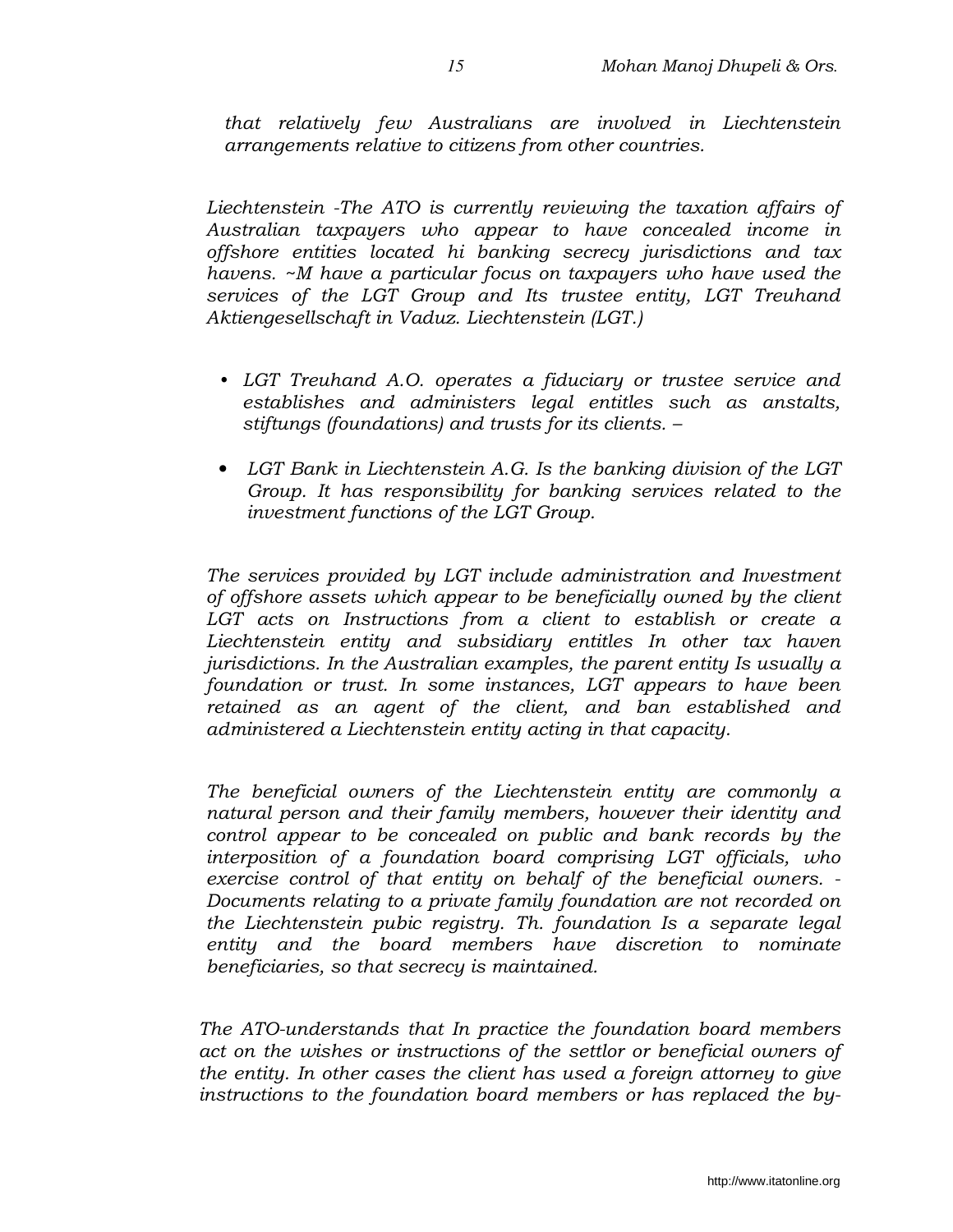laws or regulations of the foundation to appoint new beneficiaries.

LGT allegedly designs client structures so that the client or beneficial owner, is unable to be connected to the Liechtenstein entity, whether that entity te a foundation, trust or anstalt. The services provided by  $LGT$  — on the banking and secrecy laws operating hi Liechtenstein to prevent disclosure of the client's identity or information.

LGT will also arrange to open and operate a bank account for the foundation or trust It has established for its client The bank accounts are typically held hi the name of the entity, to avoid any connection with the instructing chant, and to meet the bank's anti-money laundering obligations.

Assets administered by LGT may be invested In a diverse range of managed funds and currencies. Further, safety deposit facilities can be arranged for clients to secure other valuable items such as art and jewellery which may also form part of the Investment portfolio.

Funds owned by entities that are establish d by LGT for its clients are commonly Invested with its own bank or funds management entities:

- LGT Bank in Liechtenstein;
- LGT Capital Invest Limited Grand Cayman; and
- LGT Portfolio Management (Cayman) Limited.

At the clients direction, funds may be invested with a third party bank, usually operated In a banking secrecy jurisdiction.

The ATO understands that for a trust or foundation to be established by LGT, substantial funds must be settled In the trust or foundation for it to be economically viable for LGT. LGT clients are wealthy investors who typically Invest a small portion of their total wealth in a LGT structure and who do not need access to these funds to supped their domestic lifestyle.

**LGT** plays an active role in servicing and administering the clients Liechtenstein entity. For example the bawd members of a foundation will be LGT employees. They are responsible for administration of the entity and are the approved signatories.

The use of LGT employees as board members or trustees and in-house or 'omnibus' entities as nominee directors of Interposed entities is considered to be another means by which the beneficial owner is distanced from being connected to their Liechtenstein entity. This may facilitate the avoidance or evasion of tax on any offshore Income derived by the Liechtenstein entity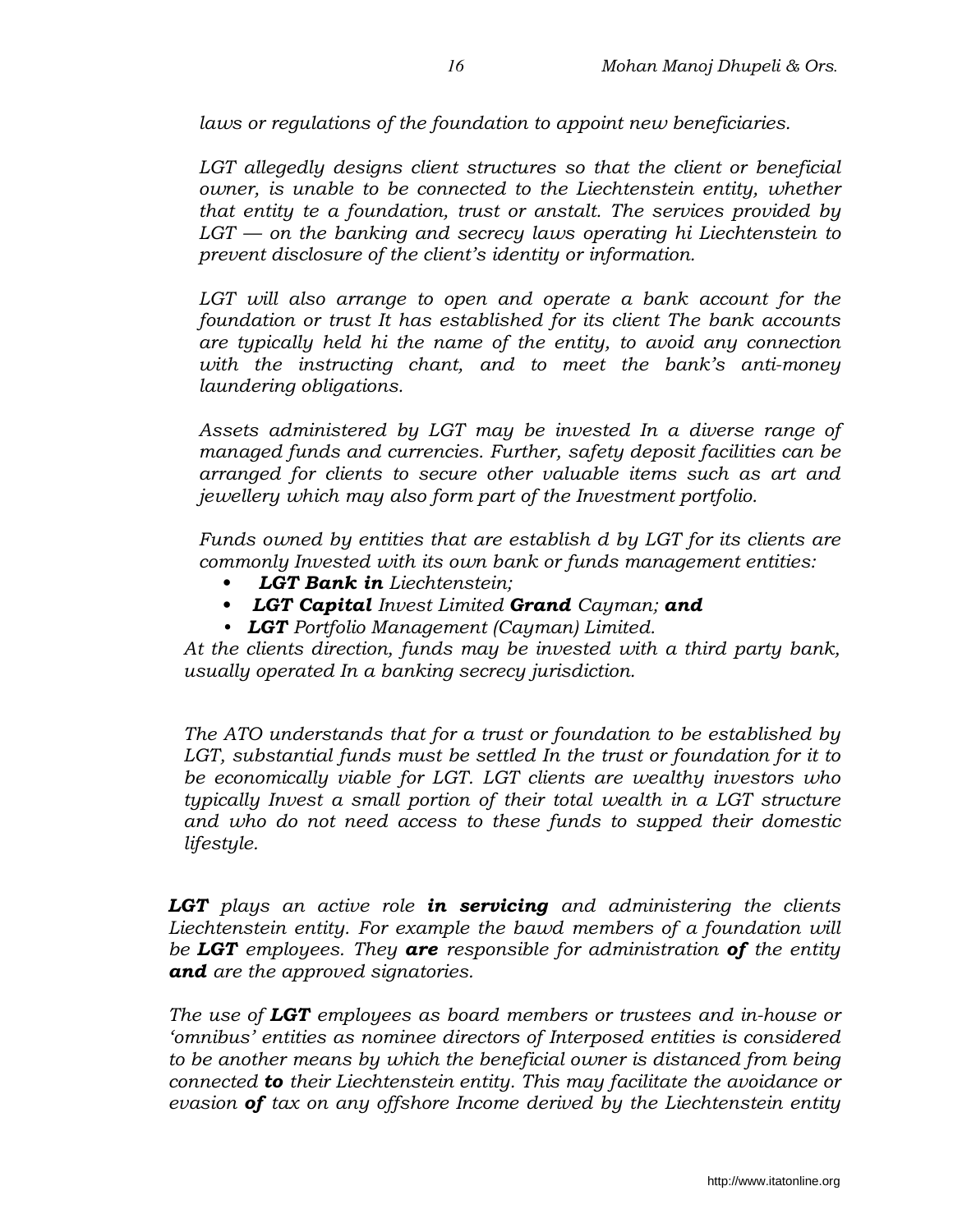by an Australian taxpayer, who is the beneficial owner.

LGT also arranges for shell entities Incorporated hi other tax haven jurisdictions (such **as BVI or Panama)** to be set up as Interposed entitles of the Liechtenstein entity for its clients. The  $ATO$  considers that these special purpose vehicles  $are$  used to layer the transactions and the flow of funds, and (nay be designed to prevent regulators and tax administrators from deter mining the underlying ownership and control of the entity established by LGT and Its assets and Income.

LGT allegedly recommends to clients that fund transfers be conducted through interposed entities In countries outside the client's domestic jurisdiction. The Australian experience Is-that clients have adopted this recommendation and that few International fund transfers are remitted directly between Australian residents and Liechtenstein or Switzerland as detected by our FIU.

Communication, between the ultimate beneficial owner of the foundation and LGT appears to be limited to either face to face or telephone contact LGT Instructs the ultimate beneficial owner of the foundation **to** avoid written correspondence with It and clients are provided with codes and passwords **to** maintain confidentiality and secrecy.

Intelligence held by the  $ATO$  Indicates that at July 2006 there were 14 banks operating hi Liechtenstein with funds under control-of approximately 255 billion Swiss francs. Also operating in Liechtenstein was numerous Treuhand (Trust Service Companies). Further intelligence indicates that as  $at$  November 2006 approximately 127,000 entities were registered with the public company registry (the population of Liechtenstein Is approximately 35,000).

The ATO has employed several compliance strategies - audits, Issuing Information production notices (both domestically and off-shore), conducting formal and informal interviews, accessing premises (with or without notice) **to** copy documents, and exchanging information with our Tax Treaty partners.

More importantly, the sharing of intelligence between International tax agencies has provided a unique understanding of Liechtenstein financial services and entitles end will provide an opportunity to engage with Liechtenstein to achieve greater transparency and exchange of Information.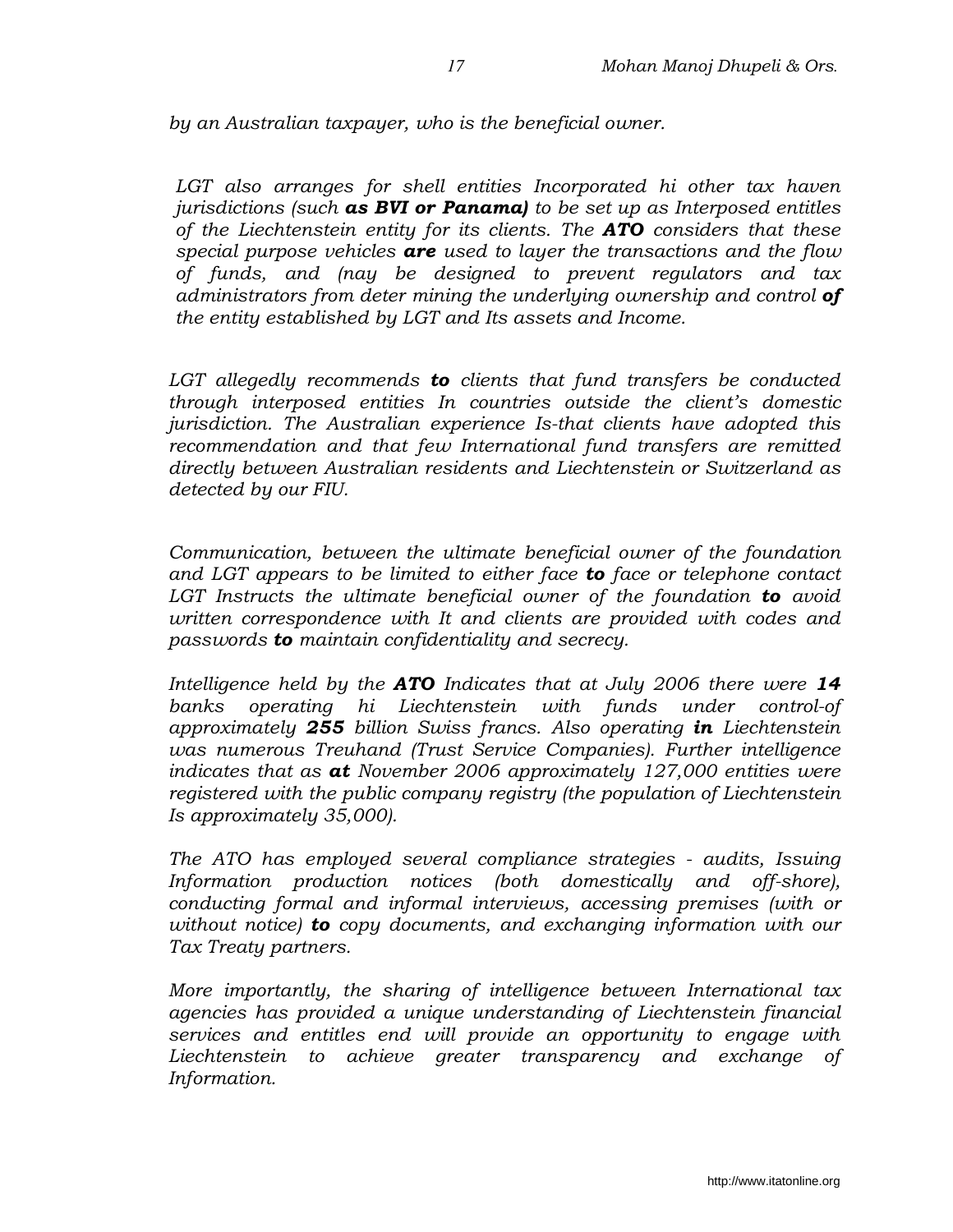The ATO welcomes news that new laws In Liechtenstein will enhance regulation and transparency in relation to some legal entities. However, we are concerned to see the detailed law and Its proposed implementation in 2009 to determine whether there are practical **changes to** trustee/banking practices.

#### Lessons learned

- Project management strategies are essential to successful audit outcomes.
- Sharing of information with **other** revenue agencies expedites the progress of cases.
- Our compliance activities have resulted in disclosures or settlements.

| Home                                                            | -The trust Reg. can be structured like<br>a company limited by shares<br>or<br>foundations as<br>for<br>an instrument<br>commercial activities<br>the<br>for<br>or<br>administration of assets.                                                                                      |
|-----------------------------------------------------------------|--------------------------------------------------------------------------------------------------------------------------------------------------------------------------------------------------------------------------------------------------------------------------------------|
| Company overview                                                | -The trust reg. qualifying as private<br>asset structure pays an annual tax of<br>CHF 1,200 only                                                                                                                                                                                     |
| Executive Sum Company norms many<br>Liechtenstein               | -Distribution to the beneficiaries as<br>well as profits earned are not subject<br>to any further tax                                                                                                                                                                                |
| <u>Trust. Reg.</u>                                              | -The Supreme Authority is vested in<br>the settlor and is transferable.                                                                                                                                                                                                              |
| <b>Foundation Trust</b>                                         | -The beneficial interests<br>be<br>may<br>assigned to persons other than the<br>settler                                                                                                                                                                                              |
| Establishing a<br>Company<br>1n<br>Liechtenstein Fees and costs | -The administration is taken care by<br>the board of trustees.                                                                                                                                                                                                                       |
| Conclusion                                                      | -If commercial activities are perused<br>or the articles make provision for such<br>activities<br>auditor<br>be<br>an<br>must<br>appointed. In this case the annual<br>accounts approved by the auditor<br>be<br>submitted<br>the<br>must<br>to<br>Liechtenstein tax administration. |
| <b>Contact Details</b>                                          | -In case of losses or liabilities only the                                                                                                                                                                                                                                           |

### 2.3. We are reproducing hereunder the salient features of the **Host Trust reg.**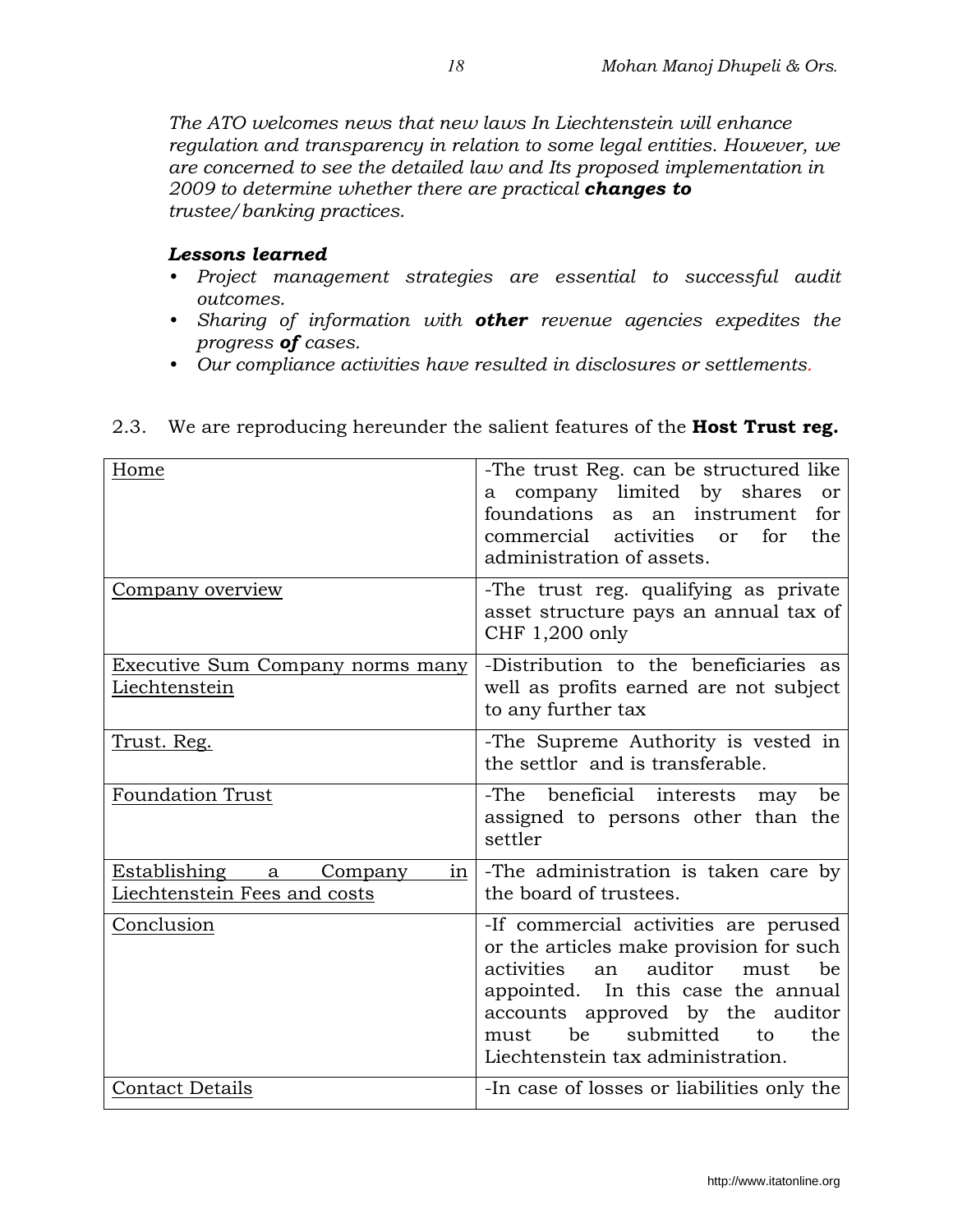|            | asset of the trust reg. have to be used<br>to cover them         |
|------------|------------------------------------------------------------------|
| Disclaimer | -The minimum capital to constitute a<br>trust reg. is CHF 30,000 |

HOST Trust reg.'s mission is to advise foreign investors and to establish It 11· them - based on legal expertise - companies or trusts in Liechtenstein to enhance profits.

The Liechtenstein jurisdiction qualifies as an offshore financial centre.

Foreign investors have the opportunity to establish companies or trusts ill the Principality of Liechtenstein to enjoy the advantages of our offshore financial centre due to:

A very modest tax regime with special advantages for private asset structures i.e. legal entities and trusts which do not pursue any economic activity;

A company law which offers next to the ordinary kind of companies like I he company limited by shares ( Aktiengesellschaf/AG) those specifically designed to serve the needs coming along with holding of assets, namely the foundation (Stiftung) and the establishment (Anstalt);

The institute of trusts shaped according to the English law trust;

A high standard of secrecy laws.

#### Key Figures

- Foundation: 1719 AD
- Government: constitutional hereditary monarchy
- Economy (GNP): CHF 5.2 Billion (2009)
- Currency: Swiss Franc (CHF)

(Possible to invest in any currency)

- Size: 160 sq meters (62 sq miles)
- Population: 36' 150 (2010)
- Member of UNO, EFTA, EEA and WTO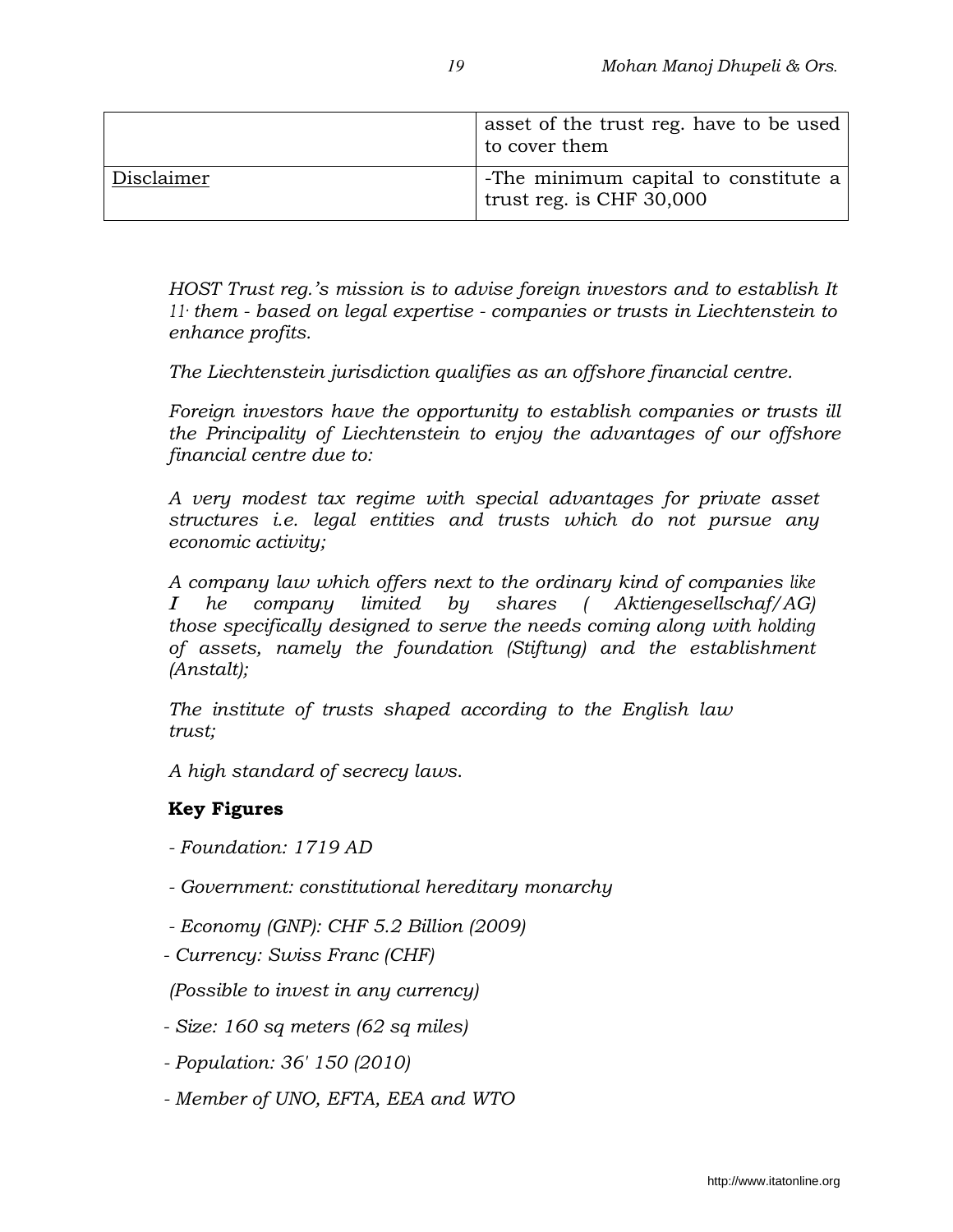The Principality of Liechtenstein is a politically, economically and socially very stable country for investors.



#### Company

The company limited by shares is suitable for all economic objectives, in particular for:

. international commercial transactions or

. as a holding structure for subsidiary companies.

- The company limited by shares qualifying as private asset structure pays an annual tax of CHF 1 '200 only.

- The coupon tax of 4% is not any longer levied on dividends distributed from income accrued after January 1, 2011.

- The profits earned are not subject to any further tax.

- Bearer or registered shares are admissible. The minimum nominal value is not regulated. It is also possible to issue voting shares. The Liechtenstein law does not ask for any qualifying shares to be held by the directors.

- The general meeting of the shareholders is the supreme authority.

- The board of directors conducts and manages the company business.

- The auditor has to examine the annual accounts and reports to the general meeting.

- The annual accounts approved have to be submitted to the Liechtenstein tax administration.

- The minimum capital to constitute a company limited by shares is CHF 50'000.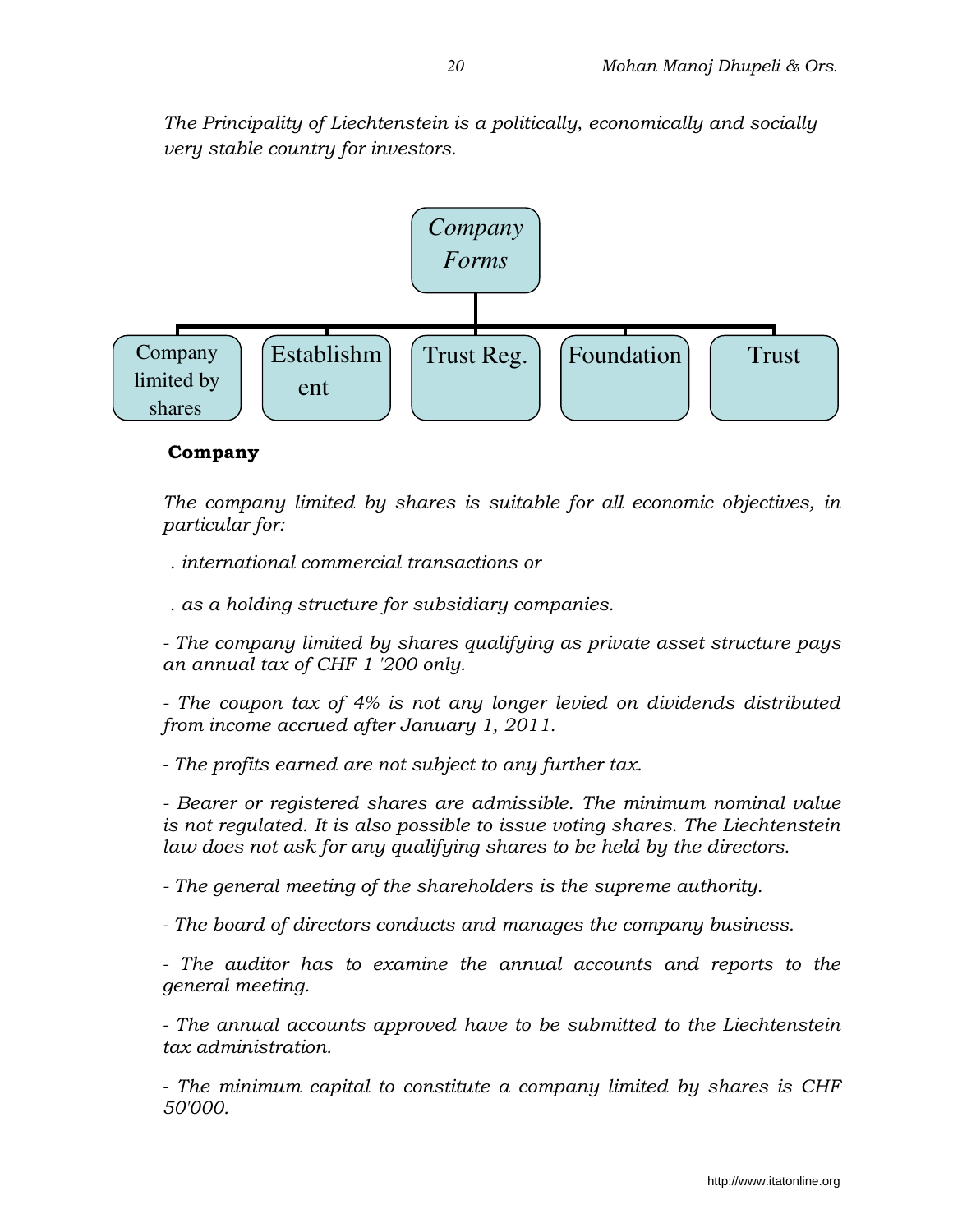The organization of an individual establishment may be adopted to its specific needs: like a company limited by shares or a foundation, as an instrument for commercial objectives or for the administration of assets.

### Establishment

- The establishment qualifying as private asset structure pays an annual tax of CHF 1 '200 only.

- Distributions to the beneficiaries as well as profits earned are not subject to any further tax.

- The supreme authority is vested in the founder (holder of the founder's rights) and is transferable.

- The beneficial interests may be assigned to persons other than the holder (s) of the founder's rights

- The administration is taken care by the board of directors.

- If commercial activities are pursued or the articles make provision for such activities an auditor must be appointed. In this case the annual accounts approved by the auditor must be submitted to the Liechtenstein tax administration.

- In case of losses or liabilities only the assets of the establishment have to be used to cover them.

- The minimum capital to constitute an establishment is CHF 30'000.

## Trust Reg (Trust Enterprise)

The trust-reg. can be structured like a company limited by shares or foundation as an instrument for commercial activities or for the administration of assets.

- The trust reg. qualifying as private asset structure pays an annual tax of CHF 1 '200 only.

- Distribution to the beneficiaries as well as profits earned are not subject to any further tax.

- The supreme authority is vested in the settlor and is transferable.

- The beneficial interests may be assigned to persons other than the settlor.

- The administration is taken care by the board of trustees.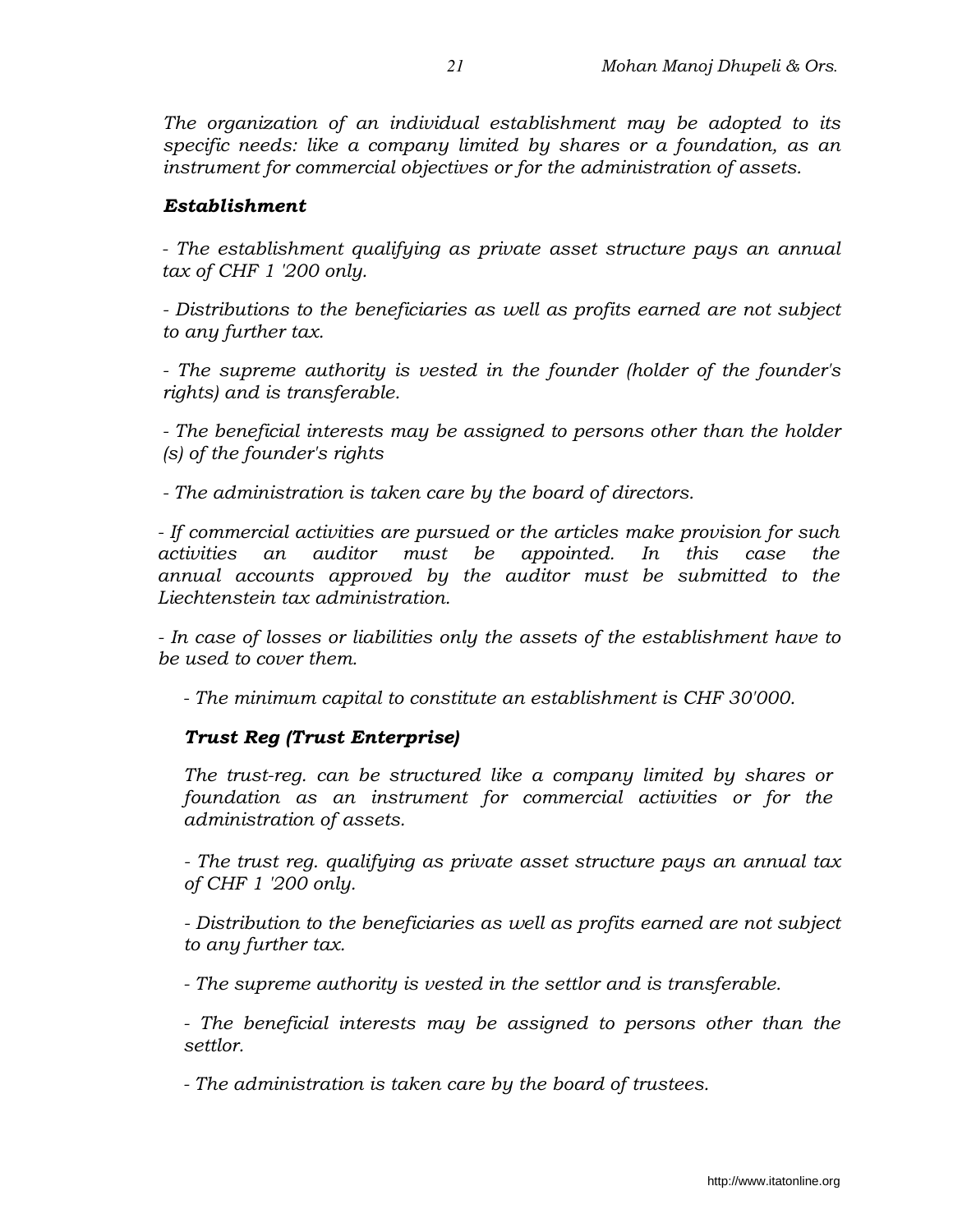- If commercial activities are pursued or the articles make provision for such activities an auditor must be appointed. In this case the annual accounts approved by the auditor must be submitted to the Liechtenstein tax administration.

- In case of losses or liabilities only the assets of the trust reg. have to be used to cover them.

- The minimum capital to constitute a trust reg. is CHF 30'000.

## Foundation

The foundation may be constituted as:

. one for private use, especially as family foundation;

. charitable foundation.

- The founder endows assets for a specific purpose and regulates the beneficial interest.

- The foundation qualifying as private asset structure pays an annual tax of CHF 1 '200 only.

- Neither the endowment to the foundation nor the distributions to the beneficiaries or the profits earned are subject to any further tax,

- The supreme authority is vested in the members of board who also take care of the administration.

- The founder may designate other bodies as e.g. protectors, collators and auditors.

- An individual as founder may by creating retained founder's rights preserve for himself the authority to revoke the foundation and to amend the foundation documents.

- Only if the foundation pursues commercial activities the annual accounts approved by the auditor must be submitted to the Liechtenstein tax administration.

- The minimum capital to constitute a foundation is CHF 30'000.

The Liechtenstein trust settlement is shaped according to the English law trust.

## Trust (Trust Settlement)

- Trusts are used in a similar manner as the foundation.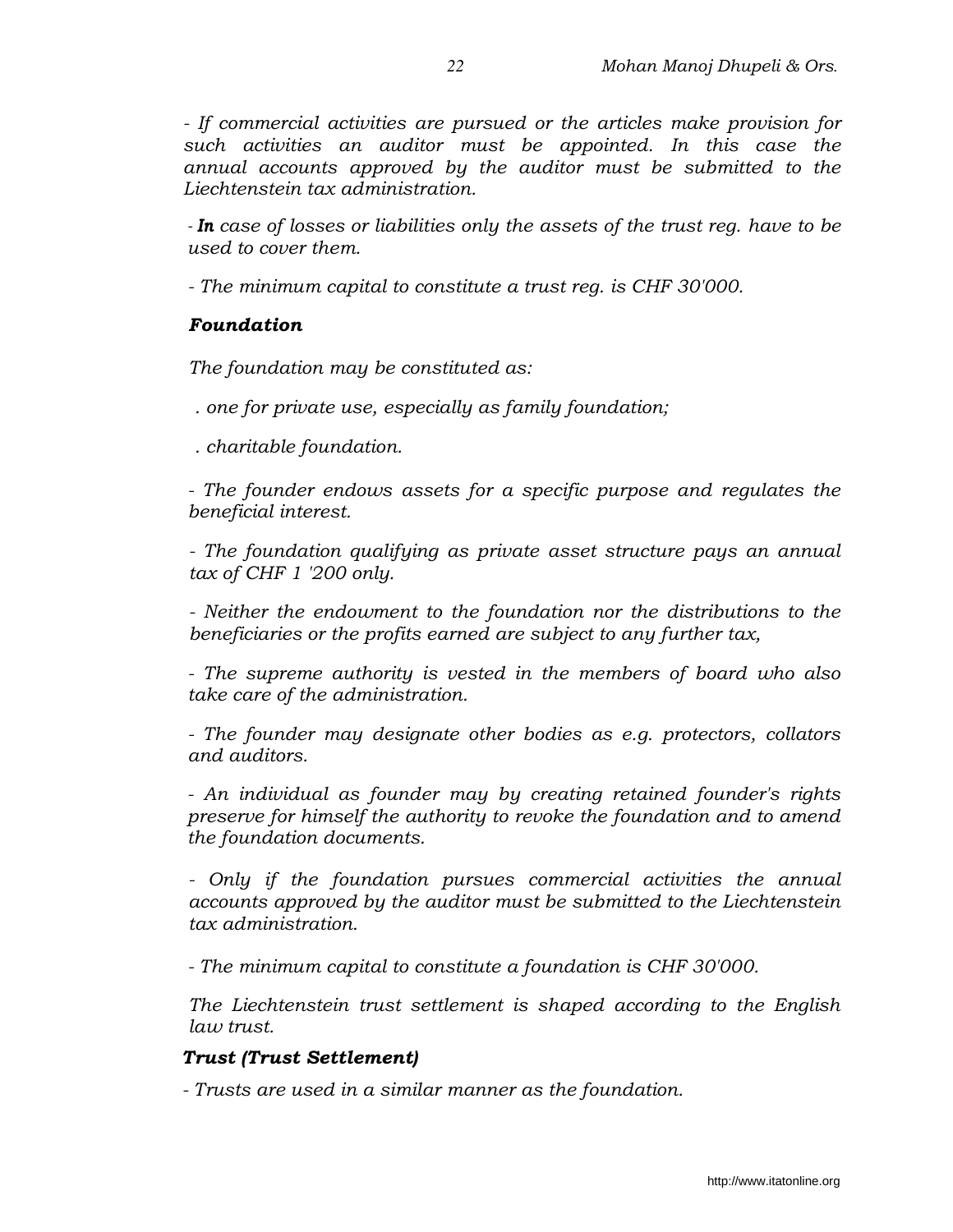- However, the trust is not a legal entity itself, but a kind of contractual relationship.

- The settlor transfers movable or immovable assets or rights to the trustee with the obligation to hold and make use of this trust property against third parties in his own name as independent legal owner for the benefit of one or more beneficiaries.

- The trust comes into existence with the stipulation of the trust settlement (trust deed) between the settlor and the trustee or by means of a trust letter accepted.

- The trustee must keep his personal assets strictly separate from the trust property.

- To ensure the observance of the provisions in the trust deed an auditor, a protector, a curator or a collator can be appointed.

- The keeping of annual accounts is not obligatory.

- Trusts according to foreign law can be formed in Liechtenstein.

- The assets held by the trust qualifying as private asset structure are subject to an annual tax of CHF 1 '200 only.

- The distributions to the beneficiaries as well as the profits earned are not subject to any further tax.

## Reasons for establishing Liechtenstein Companies

The holding of assets

Assets of holding companies can be invested in any kind of property; e. g. bank accounts, publicly traded or not traded shares, participations in other companies, real estate property, art and so on.

The earnings stemming from the assets held by a holding company, be it interest on bank accounts, dividend payments from shares, earnings from participations in other companies, proceeds of sales or royalties qualify as income of the holding company which are in case of a private asset structure subject to an annual tax of CHF 1 '200 only.

- The pursuit of business

Profits stemming from business transactions of companies constituted after January 1, 2011, are subject to ordinary corporate tax with a tax rate of 12.5% on the taxable net income.

Companies pursuing business transactions and having been constituted prior to January 1, 2011, are until December 31, 2013 subject to a specific annual capital tax of 0.1 % of the assets held only, at least CHF 1 '200 per year.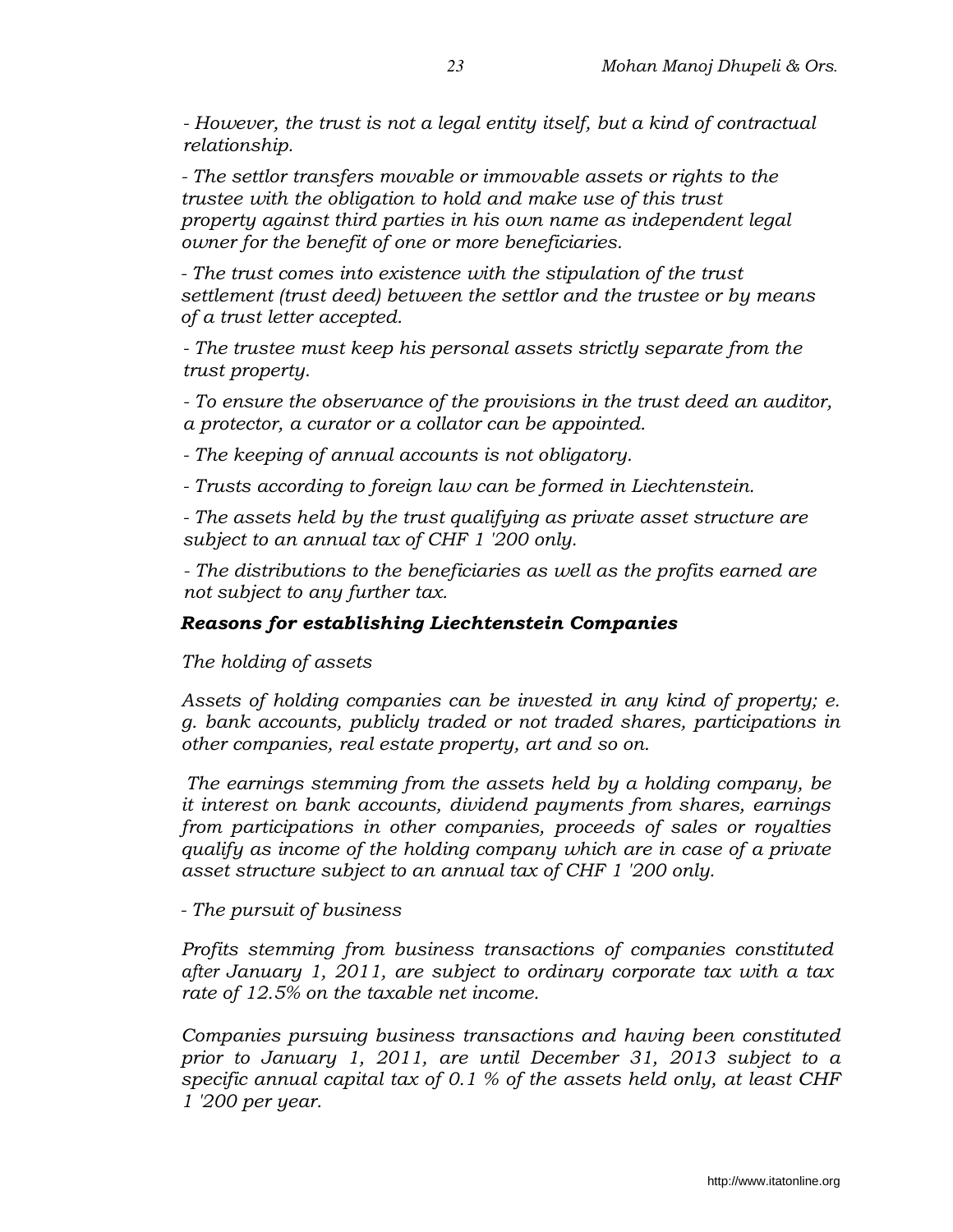It is not necessary that such an offshore company sets up an office in Liechtenstein or employs people. The management of such an offshore company can be provided on a contractual basis by the Liechtenstein trustee.

- Regulation of succession/avoidance of inheritance tax

Especially foundations are qualified for all purposes of estate planning as well as to avoid inheritance tax. The succession in the assets is regulated by the so-called by-laws. These are regulations setting forth who the first beneficiary of the assets is and who qualifies as second beneficiary once the first has died. As no formal change of ownership takes place in case of succession, no inheritance tax becomes payable.

- Asset protection by means of a holding company

If assets - earmarked for the personal benefit only - are held by a holding company (normally a foundation) not all assets are endangered in case of losses or liabilities incurred during the course of business activities pursued by the beneficiary.

#### Fees and Costs in General

The fees and costs involved with the constitution and administration of a Liechtenstein company or trust are approximately the following:

. For the constitution of a company/trust between CHF 5'000 and 6'000;

· The court fees (costs) coming along with the constitution depend on the kind of company, normally approx. CHF 600 - I '300;

· For the local director/trustee of the company/trust an annual lump sum between CHF 5'000 and 6'000;

· For the legal representative in charge to accept services on behalf of the company an annual lump sum between CHF 500 and 600;

· Petty expenses.

- While the fees for the director and legal representative are payable in advance and cover the acceptance of the respective position by the person or company retained, further services provided by the local director and his staff are charged by the time spent according to an hourly fee rate. The fee rate normally varies between CHF 100 for administrative work to CHF 500 for management and legal work and depends on the level of sophistication involved, the assets concerned as well as on what the parties have agreed.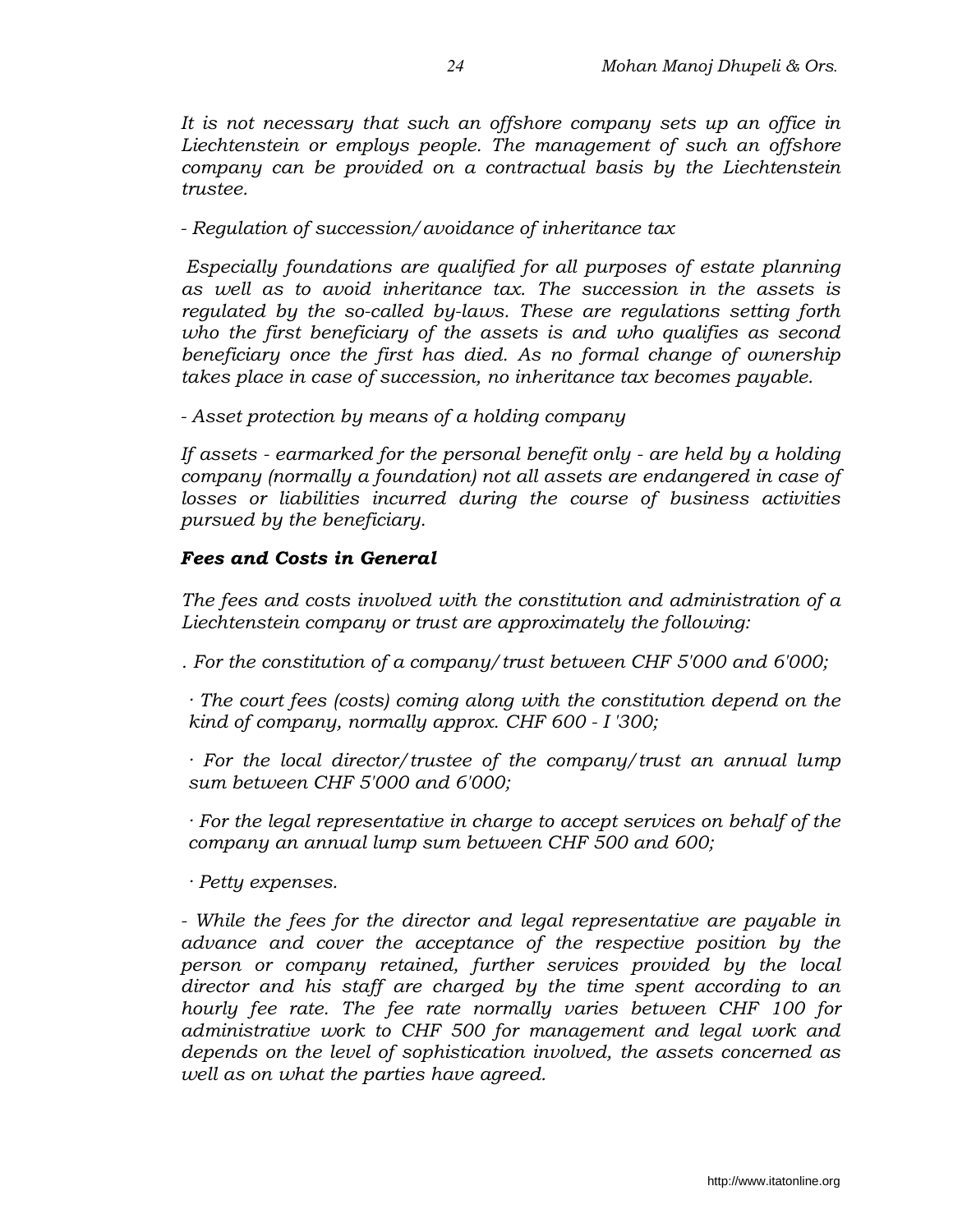- All fees are subject to 8 % V A T and are charged against the company/trust and may be deducted from the assets held by the same.

### Conclusions

The Liechtenstein jurisdiction qualifies as an offshore financial centre due to:

- A very modest tax regime;

- A company law which offers next to the ordinary kind of companies like the company limited by shares (AG) those specifically designed to serve the needs coming along with holding of assets, namely the foundation (Stiftung), the establishment (Anstalt) and the trust reg;

-The institute of trusts;

-A high standard of secrecy laws.

Foreign investors have the opportunity to establish companies or trusts with HOST trust reg. in the Principality of Liechtenstein to enjoy the advantages of our offshore financial centre.

#### Contact Details

| Gerhard R. Holzhacker                                                                         |                                                                                                   |
|-----------------------------------------------------------------------------------------------|---------------------------------------------------------------------------------------------------|
| Dr.iur. M.B.L.-HSG                                                                            |                                                                                                   |
| Attorney at Law                                                                               |                                                                                                   |
| Law firm Holzhacker                                                                           | Tel.: $+423$ 239 66 33                                                                            |
| Josef Rheinberger Strasse 11<br>P.O.Box 656<br>FL-9490 Vaduz<br>Principality of Liechtenstein | Fax: +423 239 66 44<br>office@holzhacker-<br>lawfirm.com<br>www.holzhacker-<br>lawfirm.com        |
| 1m Duxer 4<br>P.O.Box 240<br>FL-9494 Schaan<br>Principality of Liechtenstein                  | Tel.: +423 392 42 45<br>Fax: +423 3924246<br>host -trust -<br>reg@supra.net<br>www.host-trust.com |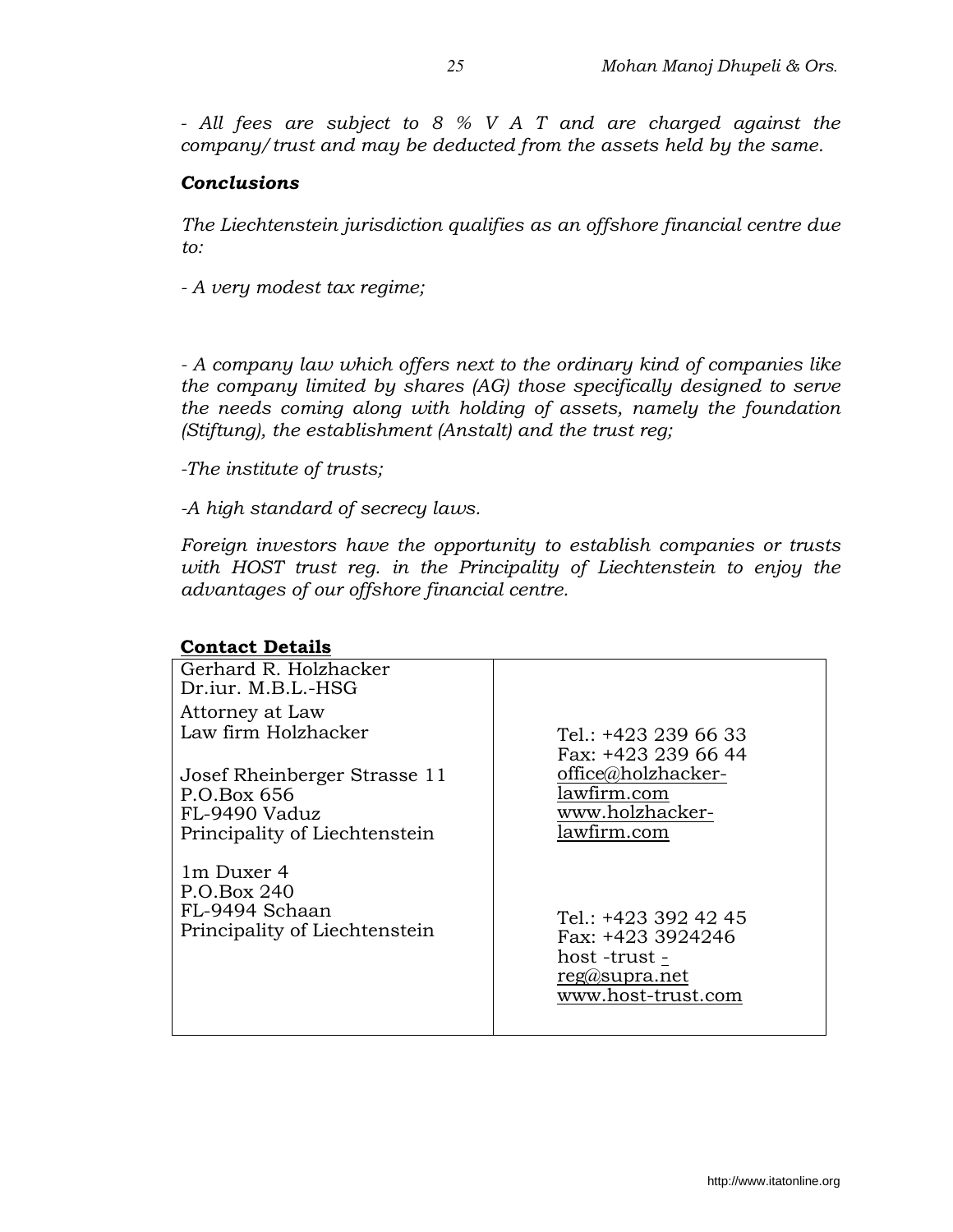# Black money: Liechtenstein joins India in stash funds fight Press Trust Of India: JakartalNew Delhi, Thu Nov 21 2013, 19:53 hrs.

Liechtenstein, one of India's important partner nations in fighting overseas tax abuse and black money, on Thursday shed its secrecy cloak and joined the league of a host of other countries for automatic exchange of information and mutual assistance in tax matters.

The country, a landlocked jurisdiction in Central Europe, became the 62nd signatory to a worldwide convention, accepted by almost all economic superpowers and formulated by the Paris-based Organisation for Economic Cooperation and Development (OECD), an international policy-advisory body that formulates global tax standards to fight tax evasion and concealment of illicit funds.

Switzerland, in October, had joined the same convention.

"Liechtenstein and San Marino became the 62nd and 63rd signatories of the multilateral convention on mutual administrative assistance in tax matters at a ceremony marking the first day of the November 21-22 meeting of the Global Forum on Transparency and Exchange of Information for Tax Purposes," the OECD said in a statement.

A senior Finance Ministry official in Delhi said the step, announced by Liechtenstein last week, is a "boost to India's efforts to combat black money instances overseas."

Indian investigating agencies have come across a number of cases where individuals or entities from India have been detected using banking channels of Liechtenstein to hide their illegal incomes or stash funds.

By joining the comity of nations, the Central European nation, Liechtenstein has virtually pulled down the wall of secrecy and will allow partner nations like India to seek information about suspect individuals and entities and provide for obtaining banking information about such people.

The multilateral convention of the 0 ECD provides for all forms of mutual assistance like exchange on request, spontaneous exchange, tax examinations abroad, simultaneous tax examinations and assistance in tax collection while protecting taxpayers' rights.

It also provides the option to undertake automatic exchange, requiring an agreement between the parties interested in adopting this form of assistance.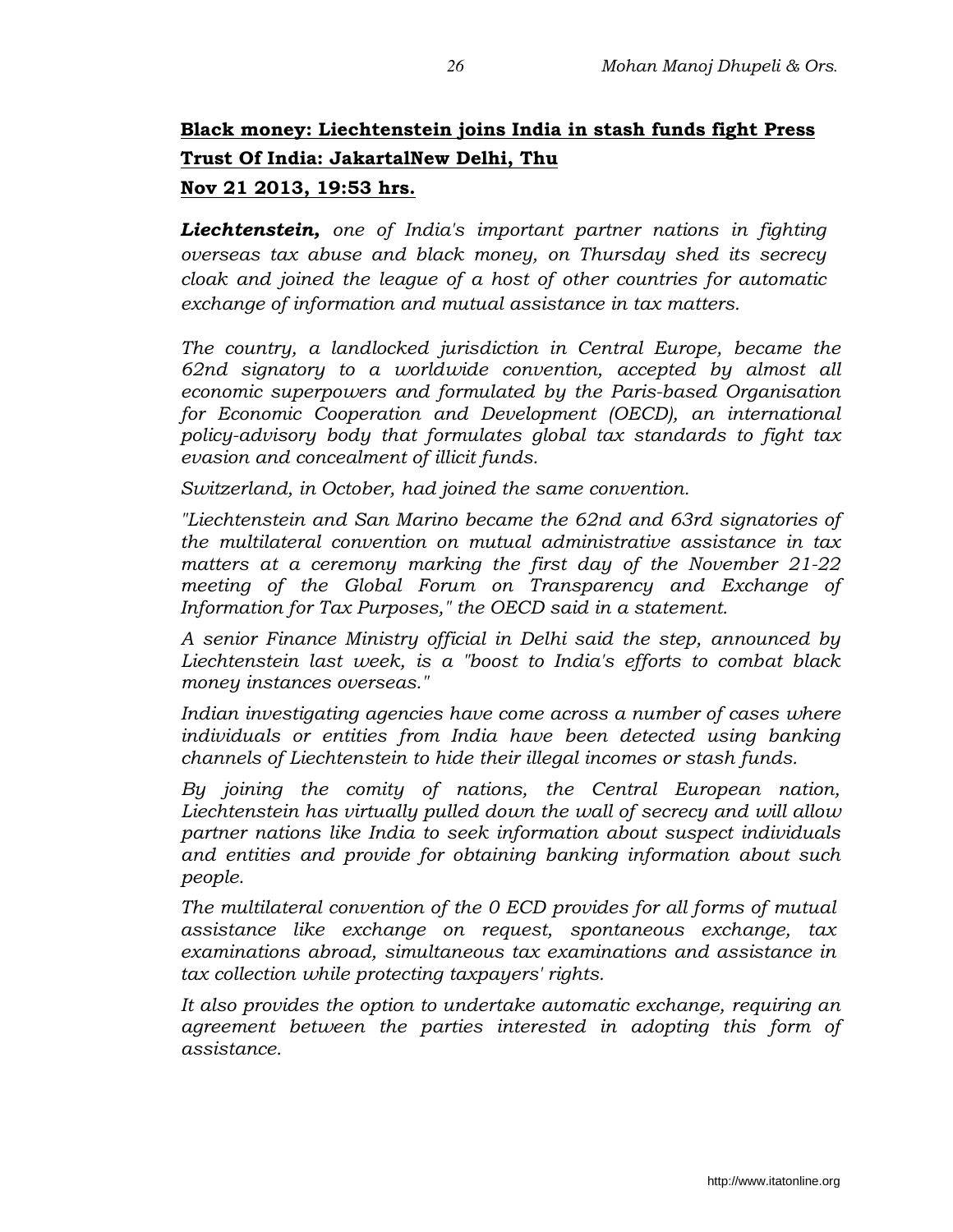2.4. So far as, the contention of the ld. Counsel for the assessee that there is violation of principal of natural justice and reasonable opportunity was not provided to the assessee by the Assessing Officer, are concerned, we are not in agreement with this assertion of the ld. Counsel because the assessee was duly provided with the reasons of reopening of assessment and English translated copy of the documents.

2.4.1 In view of the above, we find no substance in the assertion of the assessee that the reopening of assessment was bad, without following the due process of law or violation of principle of natural justice, more specifically when sanction was granted by the Additional Commissioner after considering the facts and due application of process of law. The Assessing Officer vide letter dated 13/5/2009 provided the reasons for reopening of the assessment wherein it was specified that a tax-evasion petition (TEP) has been received from CBDT. As per the information contained in the said TEP the assessee is a beneficiary of Ambrunova Trust and Merlyn Management SA. In the return of income the assessee neither offered any income with reference to the trust nor disclosed any details to the effect that the appellant was a beneficiary of the said trust. The Assessing Officer, from the, summary of the trust account in LTG Bank, found credit balance of US \$ 24,06,604 as on 31/12/2001 (Rs.11,60,99,390/- @ 48.242 per USD) interest accrued of USD 13500 (equivalent to Rs.6,51,267/-) was credited to the said account. As the same was not reflected in the return of income thus, the Assessing Officer correctly presumed that income has escaped assessment. Even vide letter dated 23/9/2009 the Assessing Officer showed details (a) information of trust, (b) details of settler of the trust, (c) purpose of creating trust, (d) copy of trust deed, (e) asset and bank accounts held by the trust in India and abroad and (f) benefit received by the appellant during the financial years relevant to Assessment Year 2002-03 to 2007-08 (page 21 ). The assessee vide letter dated 14/10/2009 denied the allegation of the Assessing Officer (page-22). The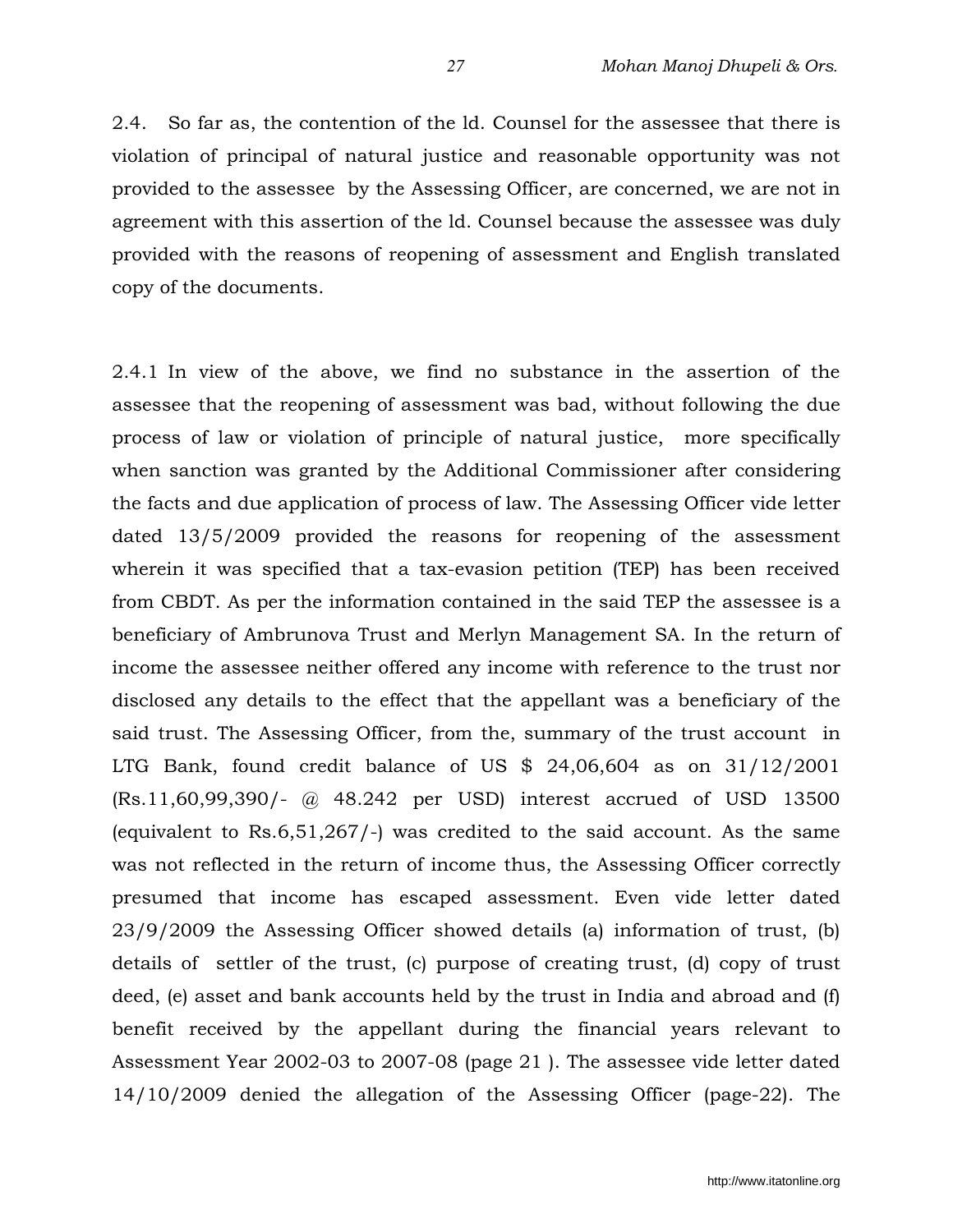assessee also informed that she/they had not received any benefit from the trust or for that matter in any other Assessment Years. Vide letter dated 26/10/2009 the Assessing Officer furnished the copies of documents (pages 24 to 28) which formed the basis for initiating proceedings u/s. 148/147 of the Act. The Assessing Officer vide letter dated 8/12/2009 informed that he has information that the assessee deposited USD 24,06 604.90 in the name of Ambrusova trust in LTG Bank (pg-31). The assessee was asked to explain as to why it may not be treated as investment out of undisclosed sources and added to the income (pg-34). The assessee vide letter date 18/12/2009 informed the Assessing Officer that the evidences furnished by him in no way showed that the assessee deposited the said amount in the name of the said trust during the year (pg-35 para-1). The Assessing Officer was again requested to furnish the evidence of such deposit by the assessee and the person who deposited the amount (pg-36). Vide para-13 of the said letter it was claimed that she had not received any benefit from the said trust (pg-39). Identical plea was raised before the ld. CIT(A) also regarding non-supply of material or opportunity to the assessee which has been dealt with by the ld. CIT(A) as under which is worth quoting (page-15) which reads as under :-

> "The appellant has wrongly alleged that complete material was neither given nor opportunity to cross examine was given. The Assessing Officer has handed over complete set of documents received by him to the appellant during the course of assessment proceedings. Further, as a part of the remand report, the Assessing Officer had called the appellant and opportunity to cross examine the Assessing Officer himself was available to the appellant, however, the appellant chose not to appear and hence cannot raise the bogey of cross examination here. Further, the right to cross examine is available when the department has already recorded the statement and is being used against the appellant. In the instant case, no such thing was done by the department or the AO. It is pertinent to note that the information passed to the Assessing Officer had been received as a part of the tax information exchange treaty and therefore, there could not have been any cross examination."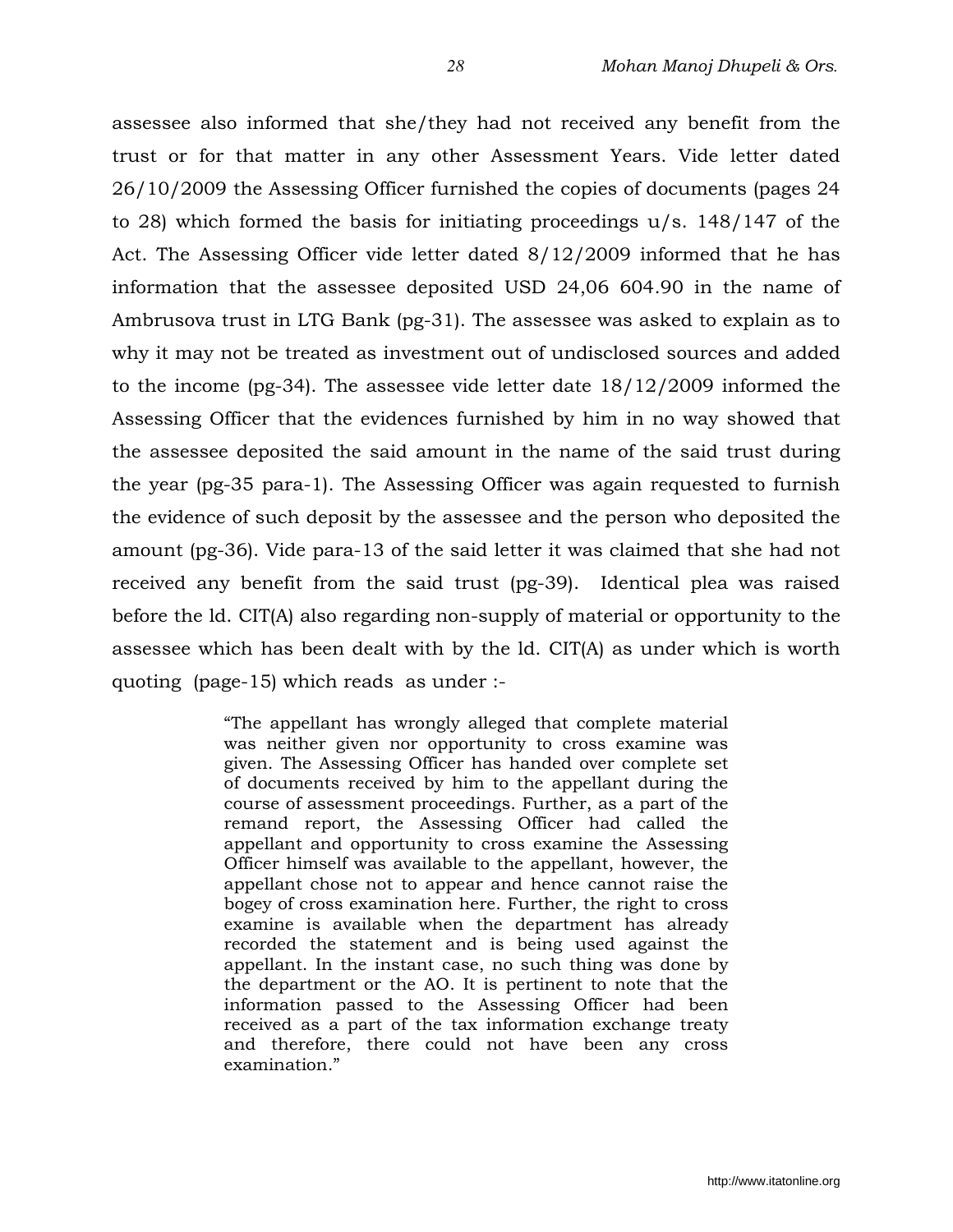2.4.2 So far as the contention of the assessee that enough opportunity was not provided to the assessee is concerned we find no merit in this assertion as is evident from para-28 (pg-14) of the order of the ld. CIT(A) (ITA  $No.3546/M/11$ ) wherein un-controverted finding is that the assessee chose not to use the same when it was provided . Therefore, from this angle also the assessee is having no case. The totality of the facts clearly indicates that the Assessing Officer rightly assumed jurisdiction to reopen the assessment. Thus, this ground of the assessee in the respective appeal is dismissed.

3. The next ground pertains to confirming the addition of Rs.2,34,64,398/ on account of alleged undisclosed income. The crux of argument advanced on behalf of the assessee is that the addition was made by the AO without appreciating the fact that the alleged trust was discretionary trust and neither the amount was accrued/credited nor the name of the assessee appeared as beneficiary of Ambrunova Trust. On the other hand, the ld. Special Counsel brought to our notice certain documents evidencing that the names of all the assessees were appearing, who are beneficiaries of the said trust.

3.1 We note that (Pg-14 of the document filed by the ld. Spl. Counsel) the trust was established on 21/3/1997 and the status of the account is "active". On 21st Nov. 2013, Liechtenstein joined India as important partner in fighting overseas tax abuse and black money and shed its secrecy cloak and joined the league of a host of other countries for automatic exchange of information and mutual assistance in tax matters. Thus, became  $62<sup>nd</sup>$  signatory to a worldwide convention, accepted by almost by all economic super powers and formulated by Paris based Organization for Economic Co-operation and Development (OECD), an international policy advisory body which formulates global tax standard to fight tax evasion and concealment of illicit funds. Switzerland joined the same convention in October, 2013. The ld. Spl. Counsel showed the bench a confidential list containing the names of the present assessee as trustee/beneficiaries of the trust. It was requested that since the investigation is in progress, therefore, at this stage it will hamper the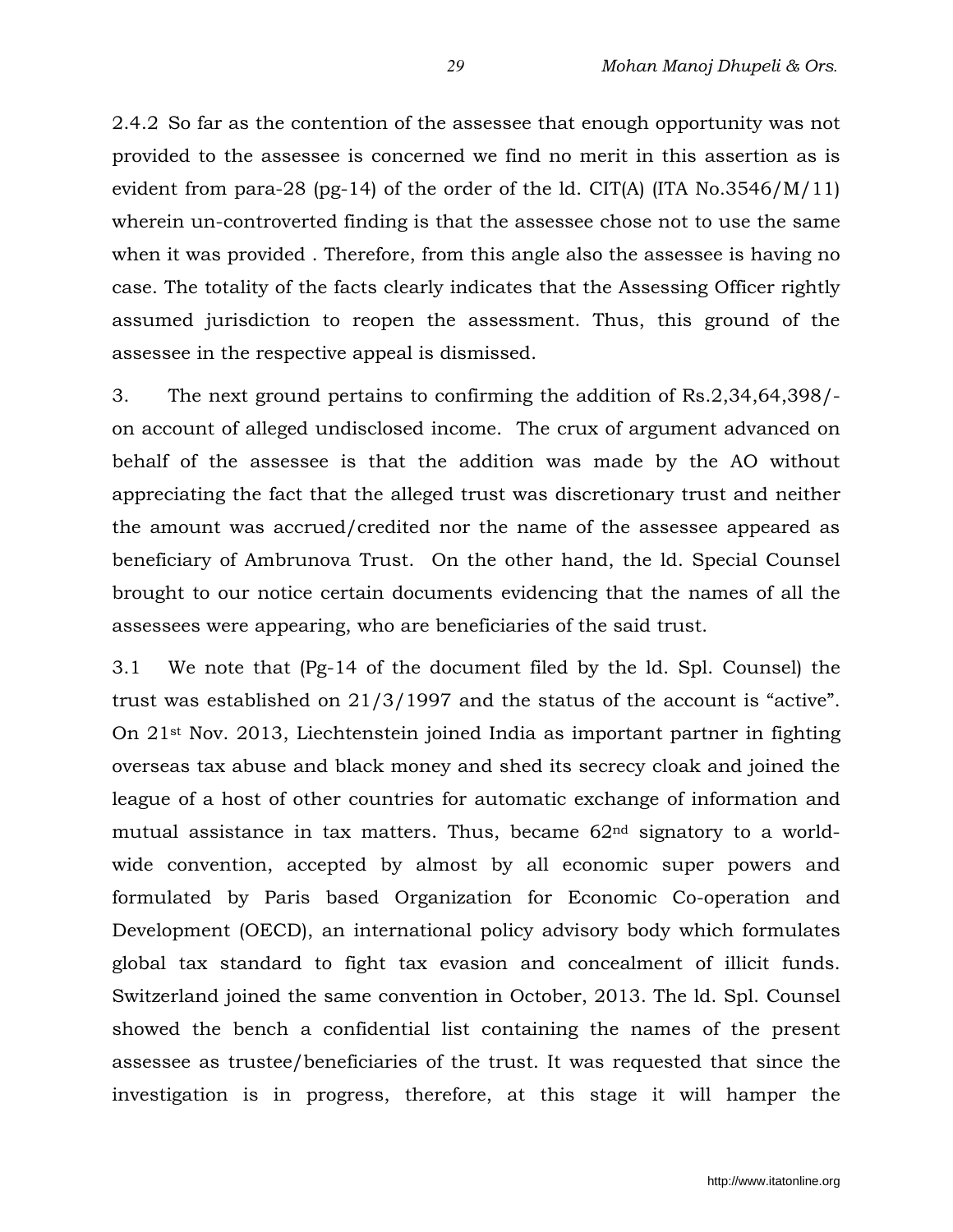investigation if the document is made public as the same list is containing the names of other beneficiaries also. On going through the bank summary in respect of Ambrunova's trust account in LTG Bank Liechtenstein, we find that there is a credit balance of USD 24,06,605 (equivalent to Rs.11,60,99,390/-).It is worth mentioning the observation/conclusion made/drawn by Hon'ble Justice Krishna Iyer, (the Hon'ble Apex Court) in the case of Chairman Board of Mining Examination & Ors. Vs Ramjee (1977 AIR 1965) (SC) order dated 3rd February 1977.

> HELD (1) Law is meant to serve the living and does no beat its abstract wings in the jural void. Its functional fulfillment as 'social engineering' depends on its scrutinized response to situation, subject-matter and the complex of realities which require ordered control. A holistic understanding is simple justice to the meaning of all legislations. Fragmentary grasp of rules can, n misfire or even backfire, as in this case. [906 H, 907 A]

> (2) The judicial key to construction is the composite perception of the daha and the dahi of the provision. To be literal in meaning is to see the skin and miss the soul of the Regulation. [909 A-B].

> (3) Over-judicialisation can be subversive of the justice of the law. To invalidate the Board's order because the Regional Inspector did not suspend the certificate is fallacy. The Board's power is independent and is ignited by 905 the report, which exists in this case, of the Regional Inspector. There is an overall duty of oversight vested in the board to enforce observance of rules of safety. [909 D]

> (4)To set aside the order on the ground that the Regional Inspector had no power to recommend but only to suspend and report that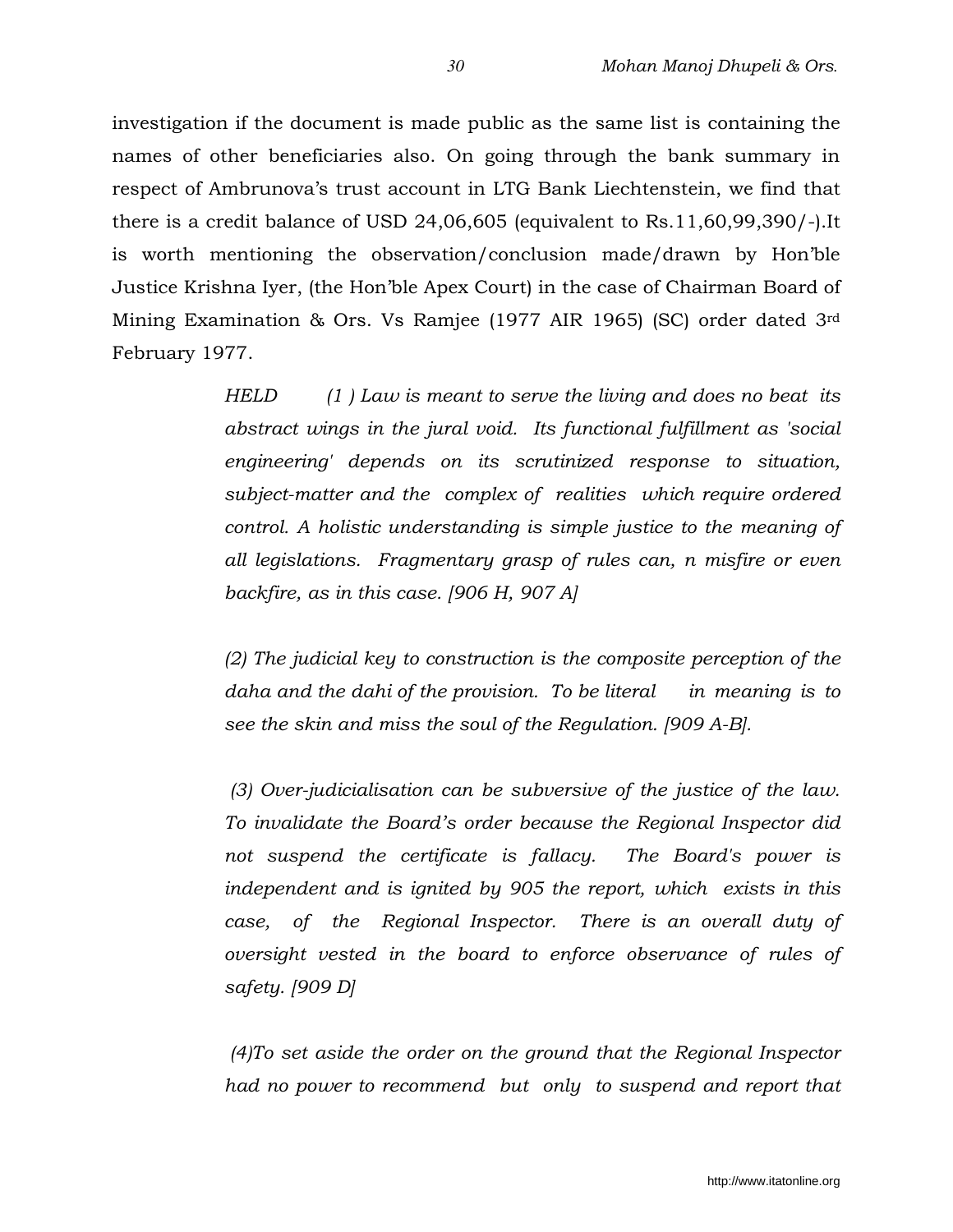his recommendation influenced the Board's order is to enthrone a processual nicety do dethrone plain justice. Suspension, on an enquiry, predicates a prior prima-facie finding of guilt and to make that known to the Board implicitly conveys a recommendation. The difference between suspension plus report and recommendatory report is little more than between Tweedledum and Tweedledee Recommendations are not binding but are merely raw materials for consideration. Where there is no surrender of judgment by the Board to the recommending Regional Inspector, there is no contravention of the cannons of natural justice.

 (5) Natural justice is no unruly horse, no lurking landmine, nor a judicial cure-all. If fairness is shown by the decision-maker to the man proceeded against, the form features and the fundamentals of such essential processual propriety being conditioned by the facts and circumstances of each situation. no breach of natural justice can be complained of. Unnatural expansion of natural justice. without reference to the administrative realities and other factors of a given case, can be exasperating.

Courts cannot look at law in the abstract or natural justice as a mere artifact. Nor can the), fit into a rigid mould the concept of reasonable opportunity. If the totality of circumstances satisfies the Court that the party visited with gelverse order has not suffered from denial of reasonable opportunity the Court will decline to be punctilious or fanatical as if the rules of natural justice were sacred scriptures. In the instant case, the Board cannot be anath-ematised as condemning the man without being heard. The respondent has, in the form of an appeal against the report of the Regional Inspector, sent his explanation to the Chairman of the Board. He has thus been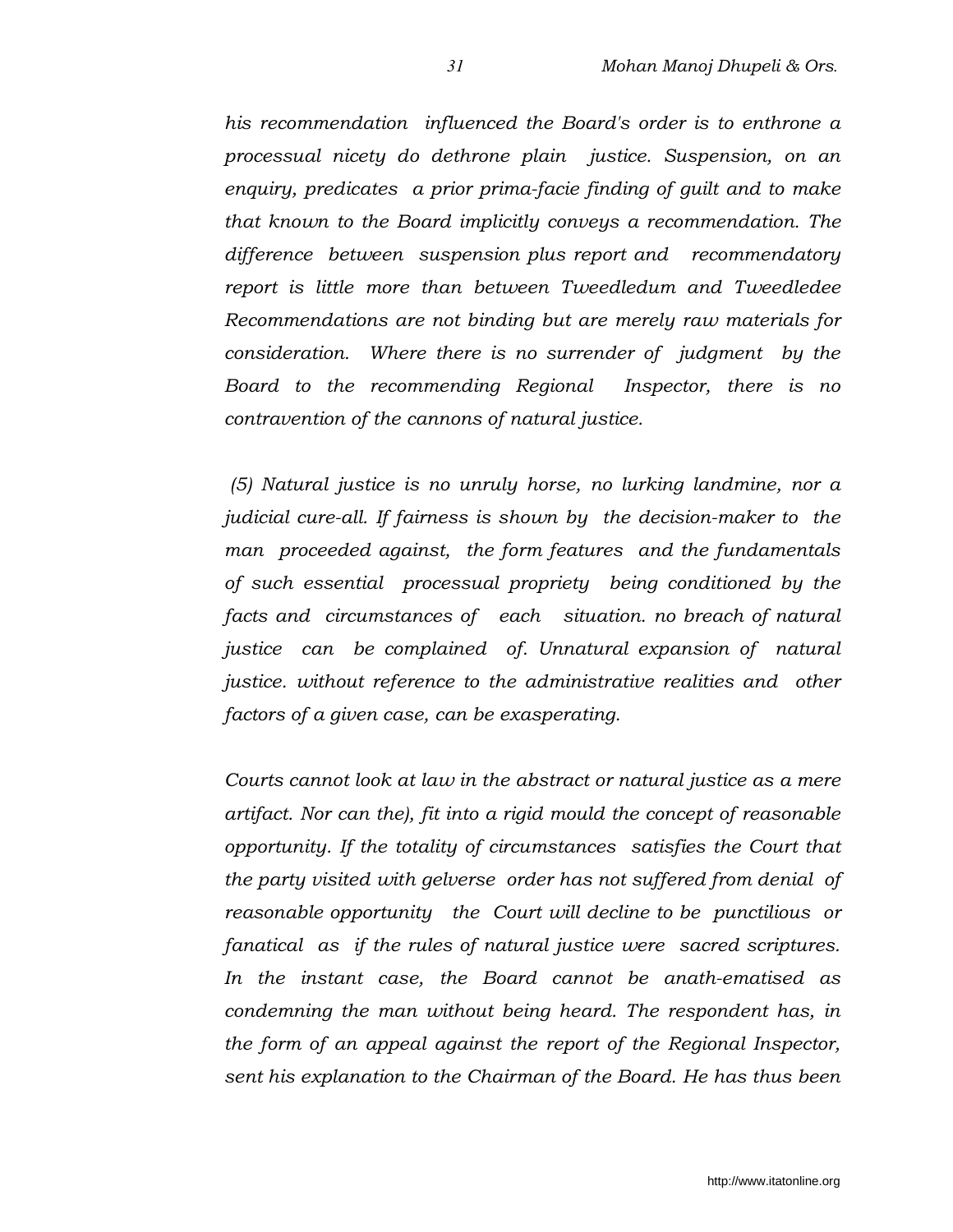heard dad compliance with Regulation 26 in the circumstances is complete. [909G-H, 910A-G] Tereaesai's case [1970] 1 S.C.R 251; Management of DTU[1973] 2

S.C.R. 114: Tandon's case [1974] 4 SCC 374 referred to.

**Observations:** Sensitive occupations demand stern juristic principles to reach at scapegraces, high and low, and not mere long drawn-out commissions whose verdicts often provedilatory 'shelter' for the men in whom Parliament his entrusted plenary management. Any sensitive jurisprudence of colliery management must make it cardinal to pt nish the Board vicariously for any major violations and dreadful disasters, on macro considerations of responsibility to the community. The Board must quit, as a legal pendry, if any dreadful deviation, deficiency, default or negligence anywhere in the mine occurs. This is a good case for new principles of liability, based on wider rules of sociological jurisprudence to tighten up the law of omission and commission at the highest levels. Responsibility and penalty must be the concomitants of highly-paid power vested in the top-brass. Any deviance on the part of these high-powered authorities must be visited with tortious or criminal liabilities. [908 F-H, 907 D-FI

(The Court emphasized the need for evolving a code of strict liability calling to utmost care not only the crowd of workers and others but the few shall care or quit so that subterranean occupations necessary for the nation are made as risk-proof as technology and human vigilance permit).

3.2 So far as the contention of the ld. Counsel for the assessee that such documents were not provided to the assessee is also incorrect as we have discussed in earlier paras of this order that not only the documents rather the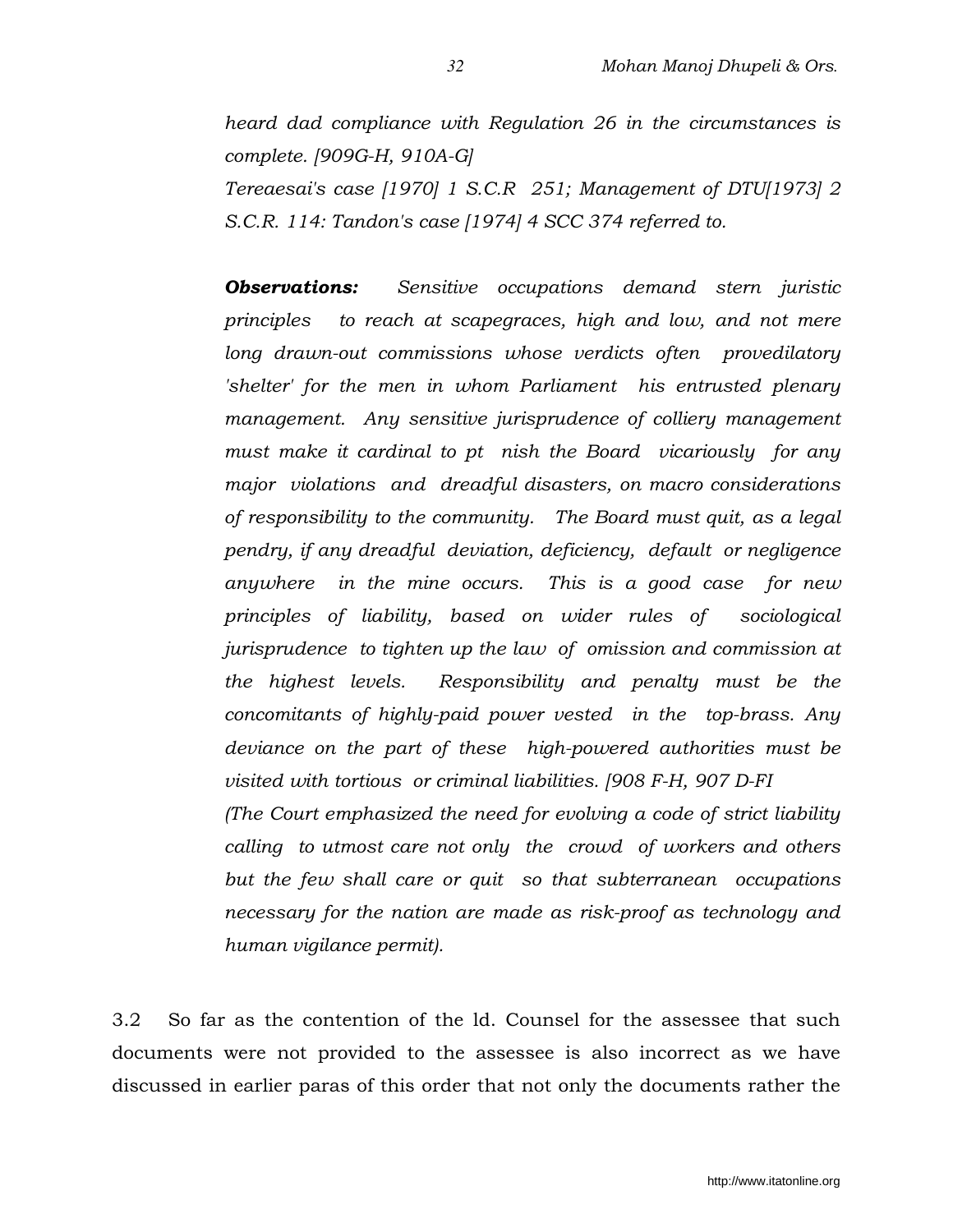English translated copy of such documents was also provided. Therefore, this assertion of the assessee is also without any basis. Another assertion made by the assessee was that the information was unvouched and not corroborated with any evidence. We note that the said documents were received officially by the Government pursuant to an investigation made by permanent subcommittee on investigation of United States Senate. The copy of exhibit list regarding tax haven banks has already been reproduced by us in earlier part of this order. As we have reproduced in earlier part of this order (host trust reg.), the distribution to the beneficiaries as well as profits earned are not subject to any further tax and, further, the supreme authority is vested in the settler and is transferable. It can be concluded that the Liechtenstein jurisdiction qualifies as an off shore financial centre due to a very modest tax regime, high standard of secrecy laws and further foreign investors had the opportunity to establish companies or trust with "HOST trust reg." in the principality of Liechtenstein to enjoy the advantages of off-shore financial centre. As per the report Indian Investigating Agencies came across a number of cases where individual or entities from India were detected using banking channels of Liechtenstein to hide their illegal income or stash funds and it was only possible when India became signatory to a world-wide convention formulated by OECD an international policy advisory body which formulated global tax standards to fight tax evasion and concealment of illicit funds. It also provided option to undertake automatic exchange of information. It is a common knowledge that discretionary trusts are created for the benefit of particular persons and those persons need not necessarily control the affairs of the trust. Still the fact remains that they are the sole beneficiaries of the trust. Thus totality of facts clearly indicate that the deposit made in the bank account of the trust represents unaccounted income of the assessee, as the same was not disclosed by the these assessees in their respective returns in India, consequently, the addition was rightly made by the Assessing Officer and confirmed by the ld.  $CIT(A).$